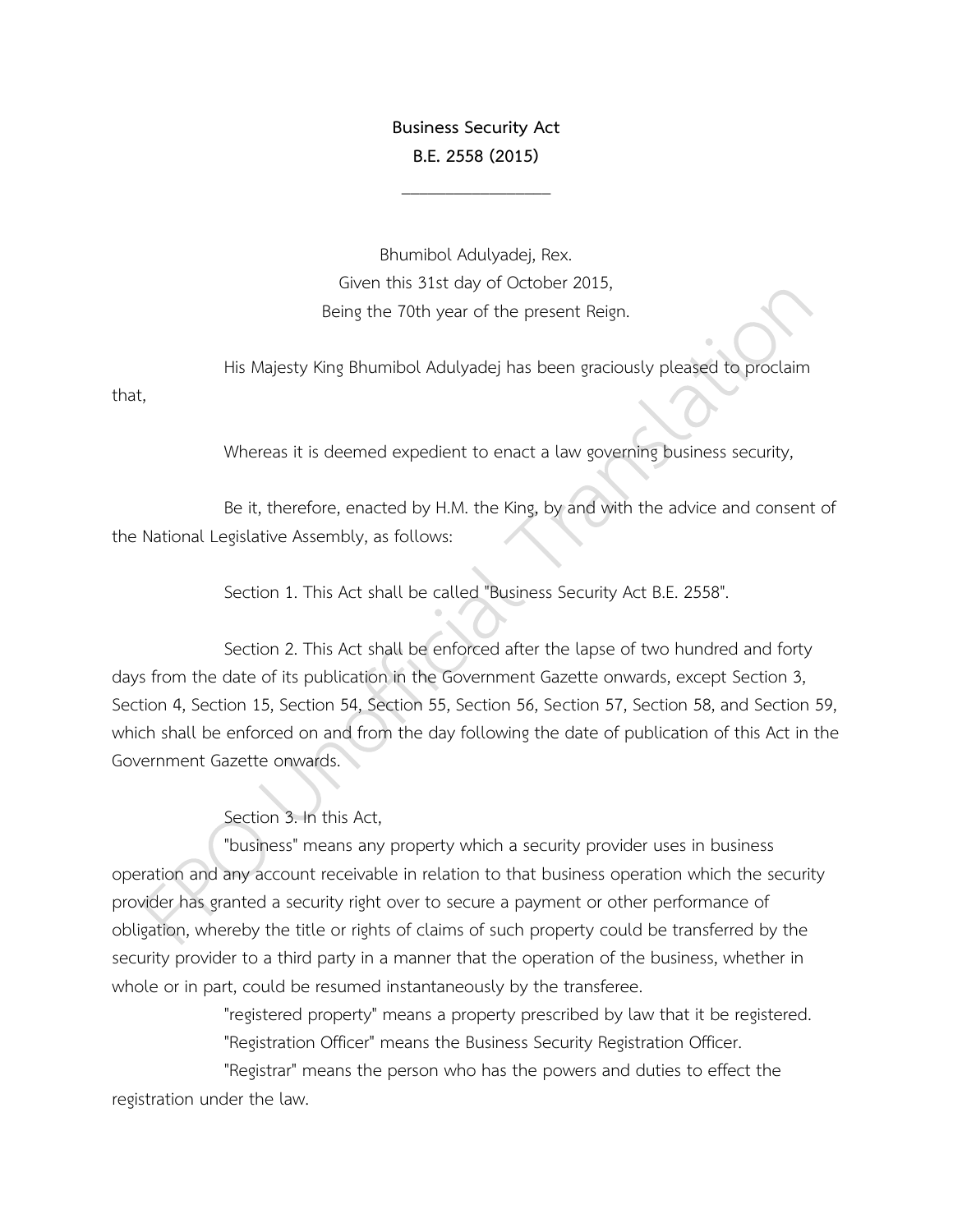"security enforcer" means a person or several persons that the security provider and the security receiver have agreed to be the security enforcer in the case of using business as a security.

"licensee" means a person who is licensed to act as a security enforcer under this

"financial institution" means:

(1) a financial institution under the law governing financial institution business;

(2) a company licensed to conduct life insurance under the law governing life insurance, and a company licensed to conduct non-life insurance under the law governing non-life insurance;

(3) a bank or a financial institution established under specific law.

"account receivable" means a right to receive payment and other rights, but does not include right of claim arising from financial instruments.

"Minister" means the Minister who has charge and control of the execution of this

Act.

Act.

Section 4. The Minister of Finance and the Minister of Commerce shall have charge and control of the execution of this Act, and shall be empowered to issue Ministerial Regulations fixing fees not exceeding the rates annexed hereto, exempt fee, and to prescribe other businesses, or to issue Notifications for the carrying out of this Act, however, in the part relating to their respective powers and duties.

Such Ministerial Regulations shall be enforced upon their publication in the Government Gazette.

## **Chapter 1 Business Security Agreement**  $\overline{\phantom{a}}$  , where the contract of the contract of the contract of the contract of the contract of the contract of the contract of the contract of the contract of the contract of the contract of the contract of the contr

Section 5. A business security agreement is an agreement whereby a contracting party called "security provider" has placed a property with the other contracting party called "security receiver" as a security to secure a payment or other performance of obligation, where the security provider may not be required to give up possession over the said property to the security receiver.

The security provider may place his own property as a security to secure a payment or other performance of obligation of another person.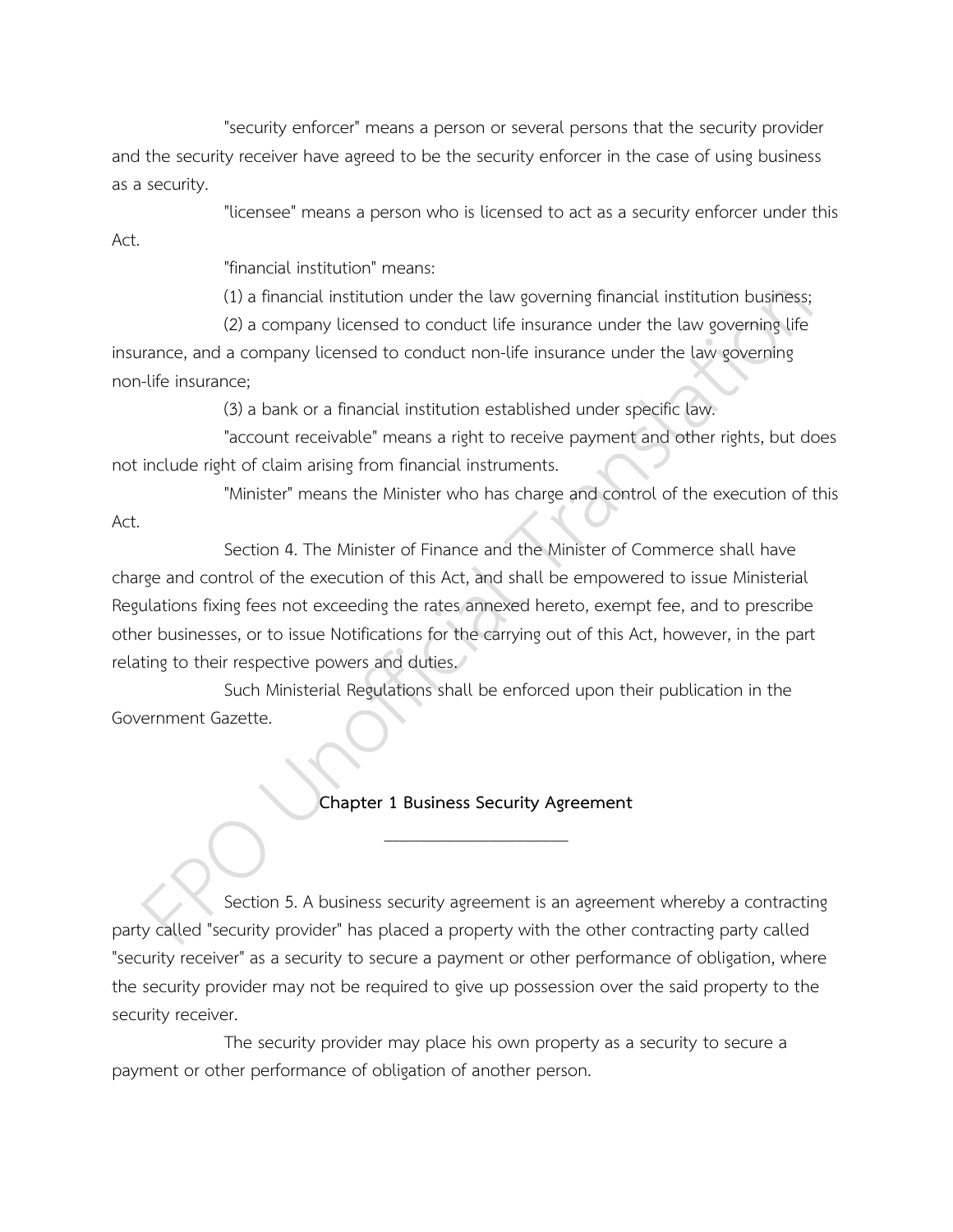Section 6. The security provider may be an ordinary person or a juristic person.

Section 7. The security receiver must be a financial institution or other person as prescribed in the Ministerial Regulations.

Section 8. For the purpose of this Act, property includes:

(1) Business;

(2) Account Receivable;

(3) Movable property used by the security provider in business operation, such as, machinery, inventory, or raw materials used in the manufacture of goods;

(4) Immovable property, where the security provider operates directly in real estate business;

(5) Intellectual property;

(6) Other property prescribed under Ministerial Regulations.

Section 9. The security provider may place a property he has possessed the right thereof at present or which is to be acquired in the future under any agreement or juristic relationship as a security to secure a payment or other performances of obligation, however, the right over the property which is an article of right under the business security agreement shall exist only when the security provider has duly acquired such property.

Section 10. The security provider who has a right in the secured property as subjected to any condition may use such property as a security under the said condition.

Section 11. The contracting parties may agree to set any causes for enforcement of the security under the business security agreement, however, such agreement must not be against the peace and order or the good moral of the public.

Section 12. Where a business is placed as security, the contracting parties shall select one or several licensees to be the security enforcer under the business security agreement.

A licensee who agrees to be the security enforcer must notify the contracting parties in writing of his consent and shall also specify the rate or the amount of consideration in return therefor.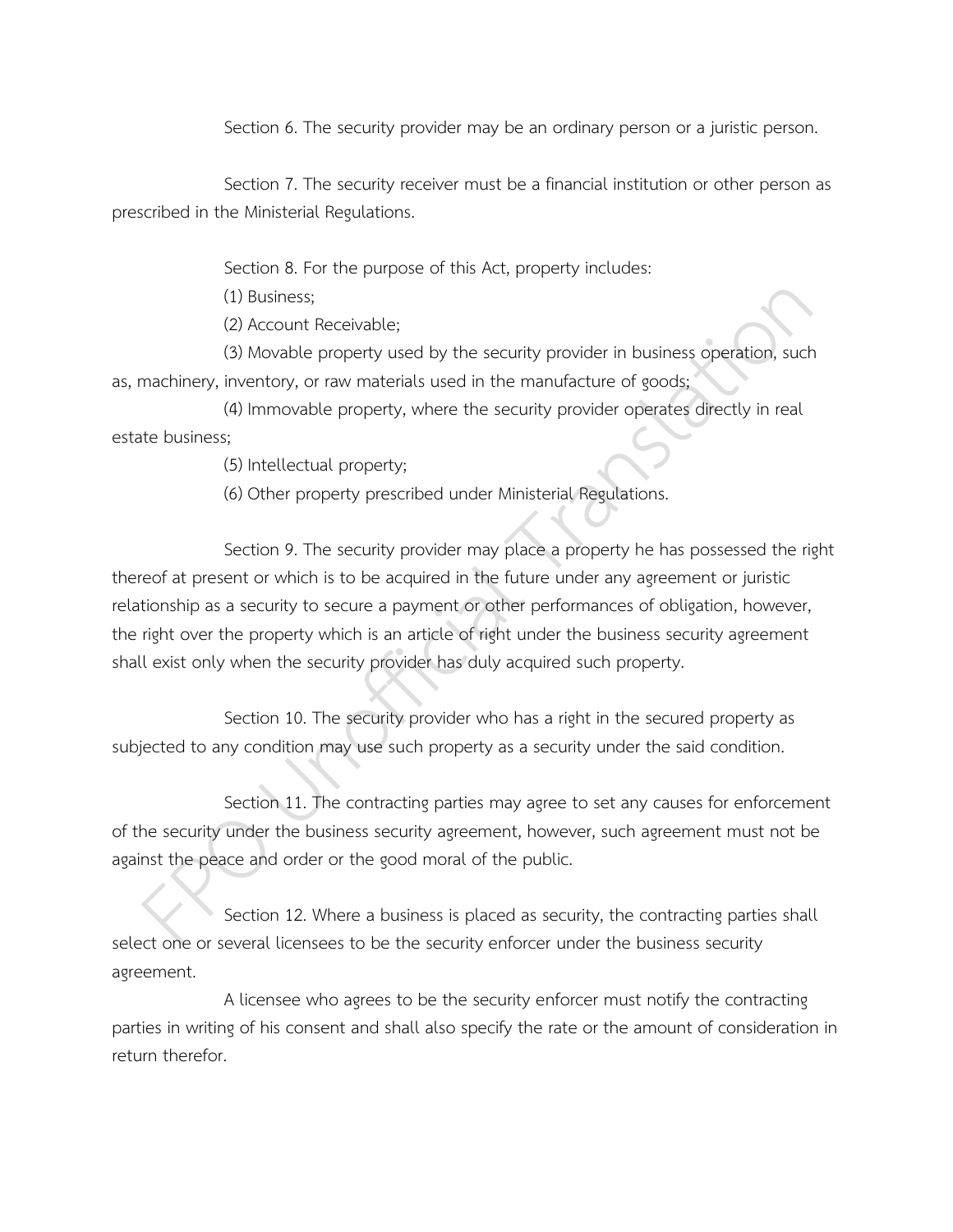Section 13. A business security agreement shall be done in writing and filed with the Registration Officer as provided in Chapter 2.

In the event a business is used as a security, the agreement under paragraph one must specify the name or names of one or several licensees who have consented to being the security enforcers.

## **Chapter 2 Registration Proceedings** \_\_\_\_\_\_\_\_\_\_\_\_\_\_\_\_\_\_\_\_

Section 14. There shall be established a Business Security Registration Office in the Department of Business Development.

The Business Security Registration Office shall be responsible for registration of a notice, amendment of a registered notice, and revocation of a business security agreement registered under this Act. Furthermore, it shall make available to the public information regarding the registration of licensees and any related information concerning the licensees.

The registration of a notice, the amendment of a registered notice, and the cancellation of a business security agreement registration, including the public's access to information concerning registration and the information concerning the licensees, shall be in accordance with the regulations prescribed by the Director-General of Department of Business Development and published in the Government Gazette.

Section 15. The Director-General of Department of Business Development shall be the Registration Officer under this Act.

Section 16. The Registration Officer shall accept the registration of a notice, the amendment of a registered notice, or the cancellation of a business security agreement registration in accordance with the information received from the person who has the duty to proceed with registration under this Chapter, whereby the person with duty to proceed with registration shall be responsible for the accuracy and completion of the information provided.

In the event the information received from the person with duty to proceed with registration contains incomplete particulars under Section 18, the Registration Officer must not accept the registration of a notice, the amendment of a registered notice, or the cancellation of business security agreement registration.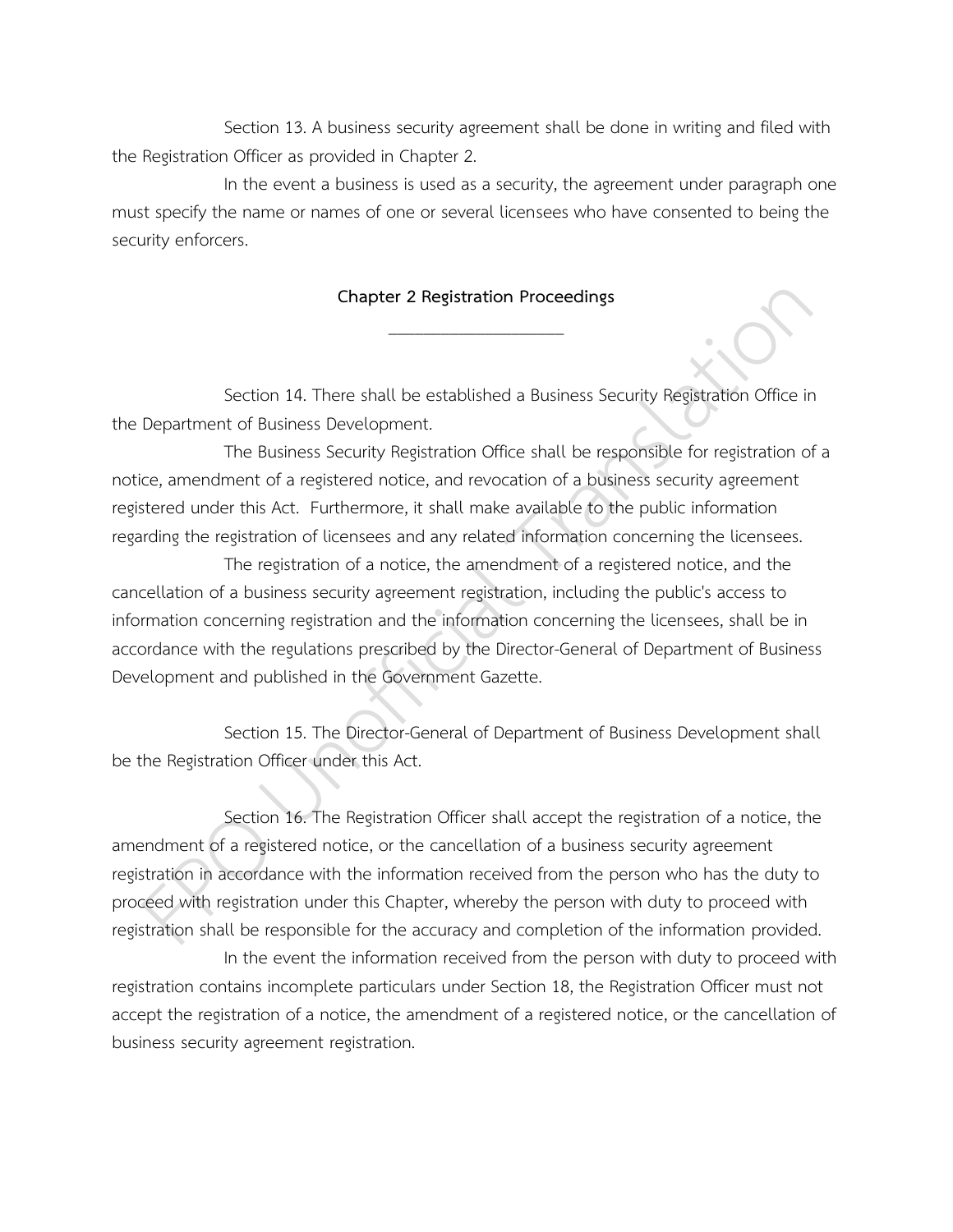Section 17. The security receiver, with written consent provided by the security provider, shall have a duty to proceed with registration with the Registration Officer.

Upon the completion of registration as provided under Section 16, paragraph one, the security receiver is deemed a secured creditor under the law governing bankruptcy.

Where business is placed as a security, the security receiver shall provide consent, in writing, of a licensee who agrees to act as security enforcer under the business security agreement in conjunction with the registration.

Where consent is required for the transfer of any rights concerning a business to a third party, the security receiver shall have a duty to provide, in writing, the consent of the owner of those rights for the transfer of the said right to a third party to the Registration Officer together with the application for registration.

Section 18. The registration shall at least contain the following particulars:

(1) Date, month, year and time of registration.

(2) Name and address of the debtor and of the security provider.

(3) Name and address of the security receiver.

(4) Name and address of the licensee who agrees to be the security enforcer and, where a business is placed as a security, the fee of the security enforcer.

(5) Secured debts.

(6) Details of the property placed as a security. If being a registered property, there shall be stated the category of registration, the registration number and the Registrar responsible for the prior registration. If being an immovable property that the security provider uses in business operation, the category, the quantity, and the value of the said property shall also be stated.

(7) Statements showing that the security provider has placed the property specified in the registration particulars with the security receiver to secure an obligation against repayment of any debt.

(8) The amount that the property placed as security shall be accounted in securing of a payment, as agreed in the business security agreement, shall not exceed.

(9) The cause for enforcement of the security under the business security agreement.

(10) Other particulars prescribed by the Registration Officer and published in the Government Gazette.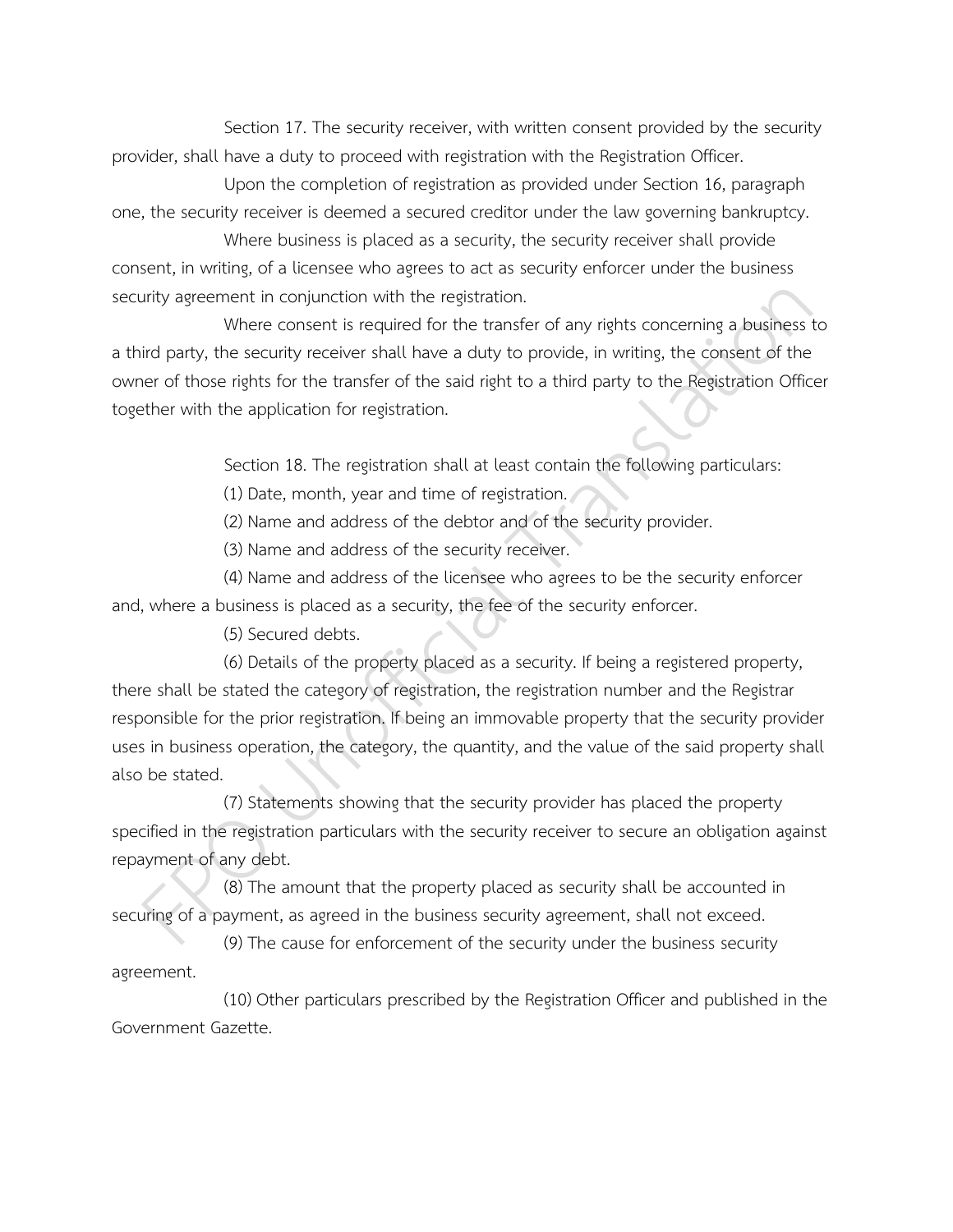Section 19. Where the secured property is a registered property, the Registration Officer shall notify the Registrar and other creditors, who have an interest over the secured property through other relevant specialized registries, of its registration under this Act.

Upon receiving notification under paragraph one, the Registrar shall without delay, undertake all necessary amendments, filing or any other steps needed to ensure that registration of that property reflects its registration under this Act.

Section 20. The contracting parties may agree to amend the registration particulars otherwise. In this respect, the security receiver, with written consent from the security provider, shall proceed with the amendment of registration particulars within fourteen days from the date of receiving such written consent.

If the details of the secured property have changed from that registered as agreed upon by the contracting parties, the security provider shall notify the security receiver of such changes in writing within seven days from the date of said changes. If the said changes do not give rise to enforcement, the notification shall be treated as consent of the security provider and the security receiver shall be responsible for amendment of registration particulars within fourteen days from the date of receiving such consent.

Where the secured property has been commingled in a mass or product of a third party, the notification, as mentioned in the second paragraph of this section, shall include the name, the address of the aforementioned third party and the description and quantity of the secured property at the time immediately before they became part of the pass or product.

The person with duty to proceed with amendment of registration particulars under this Section who fails to proceed with amendment of registration particulars may not be raised as a defense against the third person who acts in good faith.

The provisions of Section 19 shall apply to the amendment of registration particulars under this Section mutatis mutandis.

Section 21. When the secured debt is extinct by any reasons other than prescription, or when the parties have agreed in writing to terminate the business security agreement, or when the secured property is redeemed, the security provider, with written consent of the security receiver, shall revoke the registration thereof within fourteen days from the day written consent is received.

Upon disposition of the secured property, or foreclosure, the security receiver shall revoke the registration of the secured property within fourteen days from the date of disposition, or from the date of foreclosure, as the case may be.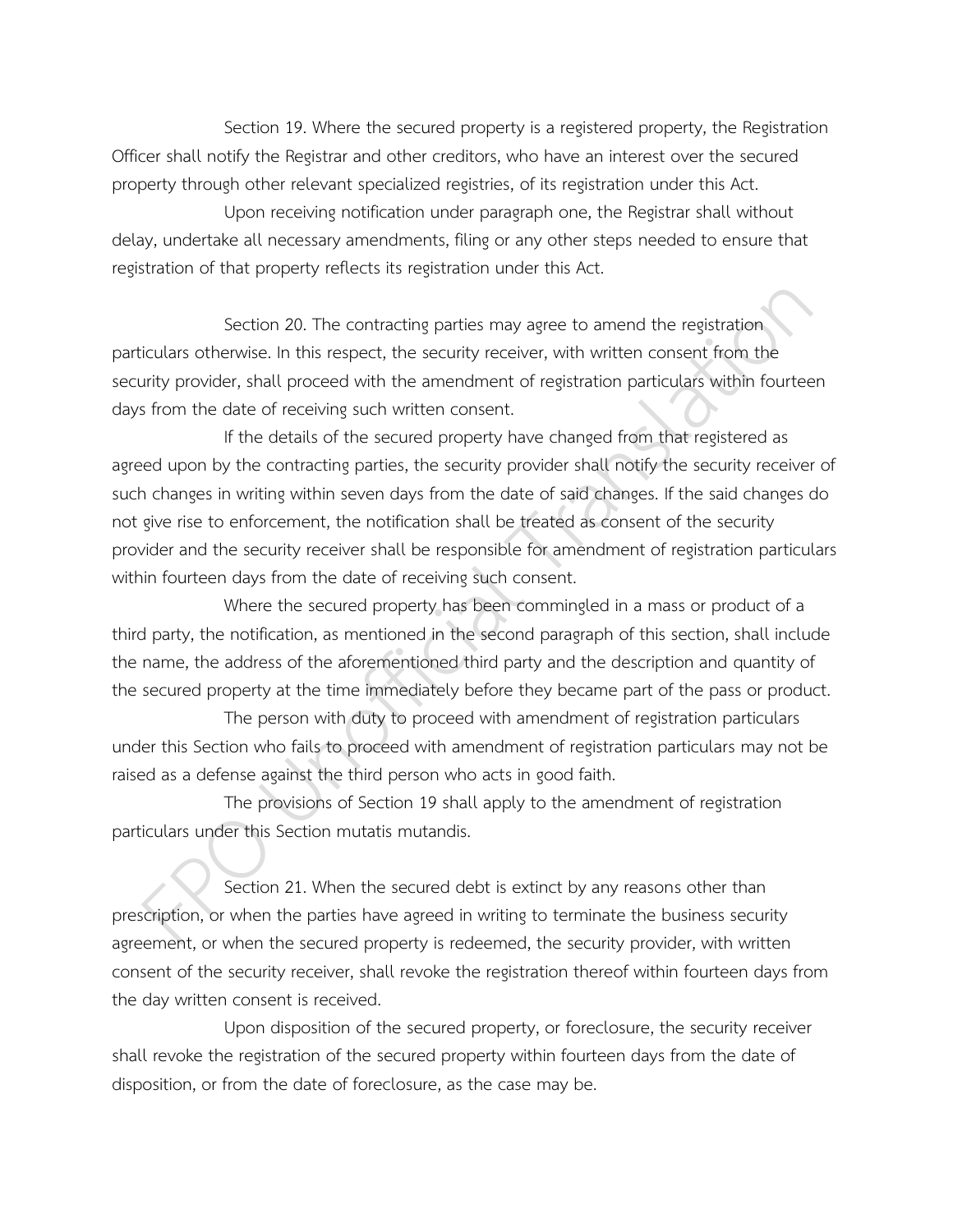## **Chapter 3 Rights and Duties of Security Provider and Security Receiver**

\_\_\_\_\_\_\_\_\_\_\_\_\_\_\_\_\_\_\_\_\_\_\_\_

Section 22. The security provider shall have the right to possession, make use of, exchange, disposition, place the secured property under a mortgage, create another security interest over the secured property, use the property in manufacturing process, commingle, using it in the case of occupying for usage thereof, as well as obtaining the fruits of the secured property, except where the contracting parties have agreed otherwise.

The security provider may not pledge the secured property under this Act as a security against payment of future debt, otherwise the said pledge shall be invalid.

Section 23. Subject to Section 22, the security provider must exercise care and skills to preserve the value of the secured property as a reasonable person would in operating such business and occupation, and shall maintain and repair the said secured property as well. The security provider shall be liable for damages if the secured property is lost or has depreciated in its value, unless proven that such damages did not occur out of the security provider's responsibility.

Section 24. The security provider shall prepare a list of secured property in the manner corresponding to trade practices or as agreed upon by the parties to the agreement, unless prescribed otherwise by the Ministerial Regulations.

Section 25. The security provider must allow the security receiver or his representative to inspect the secured property and the list of property from time to time during reasonable hours and period. In this respect, the security receiver must send a notice to the security provider by registered mail or by any other method which shows that the security provider has received such notice not less than three days before said proceeding of inspection.

Regarding inspection of the secured property and the list of property under paragraph one shall be carried out in the presence of the security provider or persons assigned by him, and the security provider must afford convenience to the security receiver accordingly.

Section 26. Where the security provider sent a notice to the security receiver stating the amount of outstanding debt not yet paid to the security receiver, which is of secured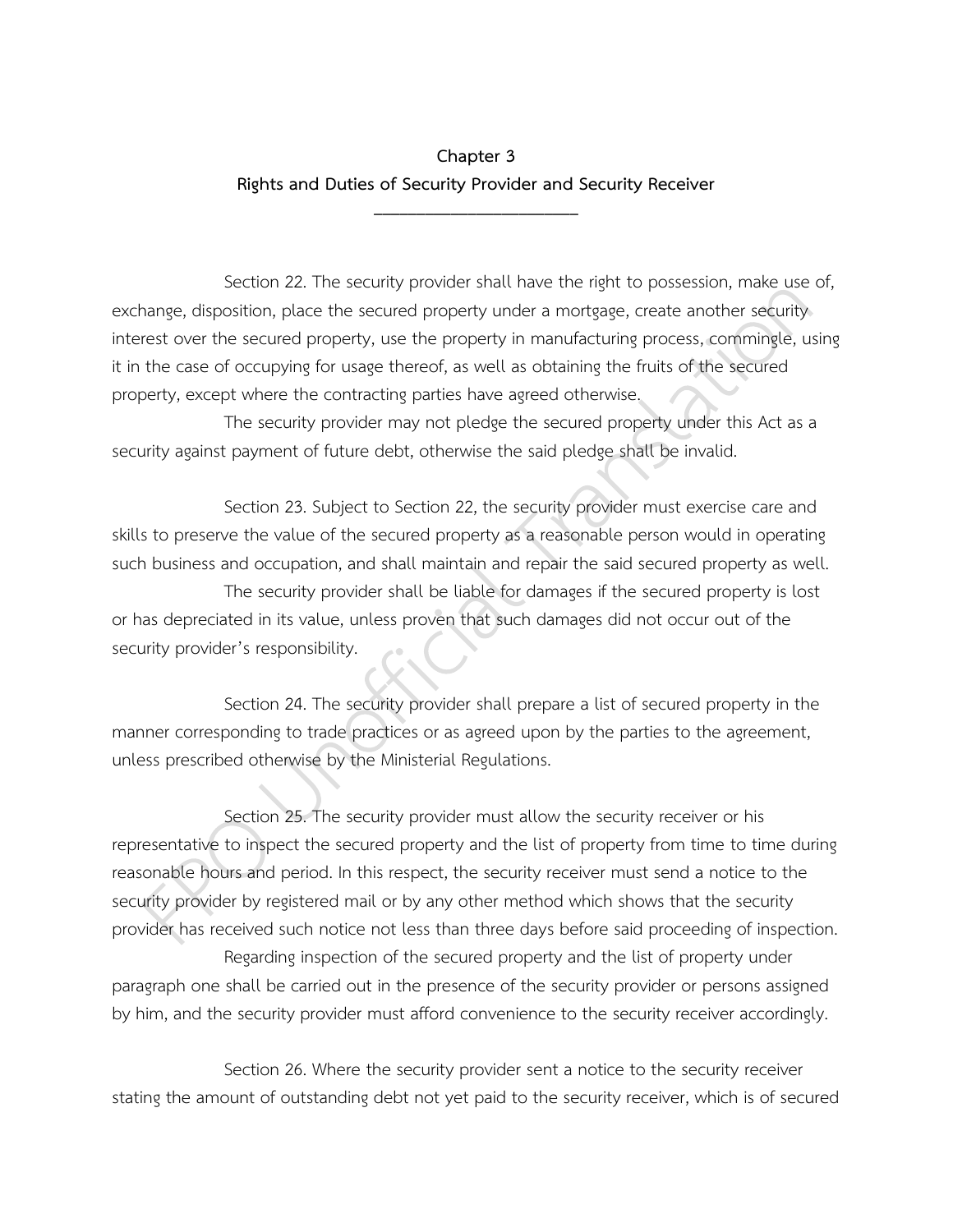debt under this Act, so that the security receiver may certify such, the security receiver must send a reply notice confirming or stating the amount of debt deemed correct to the security provider within fifteen days after receiving such notice, otherwise, if there occur any damages, the security receiver shall be liable for any damages arising thereof.

The security provider may exercise his right under paragraph one without paying any expenses, except where the exercising of said right is made within six months from the date of sending a previous notice to the security receiver, the security provider shall be liable to pay a fee to the security receiver each time he exercises such right. The fee shall be in accordance to the rate fixed in the Ministerial Regulations.

Section 27. The security provider shall have the right to redeem the secured property at any time before the disposition of the secured property or before the secured property is foreclosed by the security receiver, by making payment of debt and any maintenance cost, reasonable costs, and fees arisen from the enforcement.

Section 28. Where the security interest is extinct by any other reason than prescription, upon the contracting parties having agreed in writing that the business security agreement is to be terminated or upon there having been redeemed the secured property, the security receiver shall issue a letter of consent revoking the registration to the security provider forthwith, otherwise, if there occur any damages, the security receiver shall be liable for damages that may occur to the security provider.

#### **Chapter 4**

**Rights and Obligations between Security Provider, Security Receiver and Third Party**  $\overline{\phantom{a}}$  . The state of the state of the state of the state of the state of the state of the state of the state of the state of the state of the state of the state of the state of the state of the state of the state of

Section 29. The security receiver shall have the right to receive repayment of debt from the secured property before any ordinary creditor, whether or not the right in the property has been transferred to a third party.

Section 30. If the secured property is included to the property of a third party to an extent that it has become commingled or is indivisible, the security receiver shall have the right under Section 29 over the property so included according to the proportion of his secured property at the time the property is included.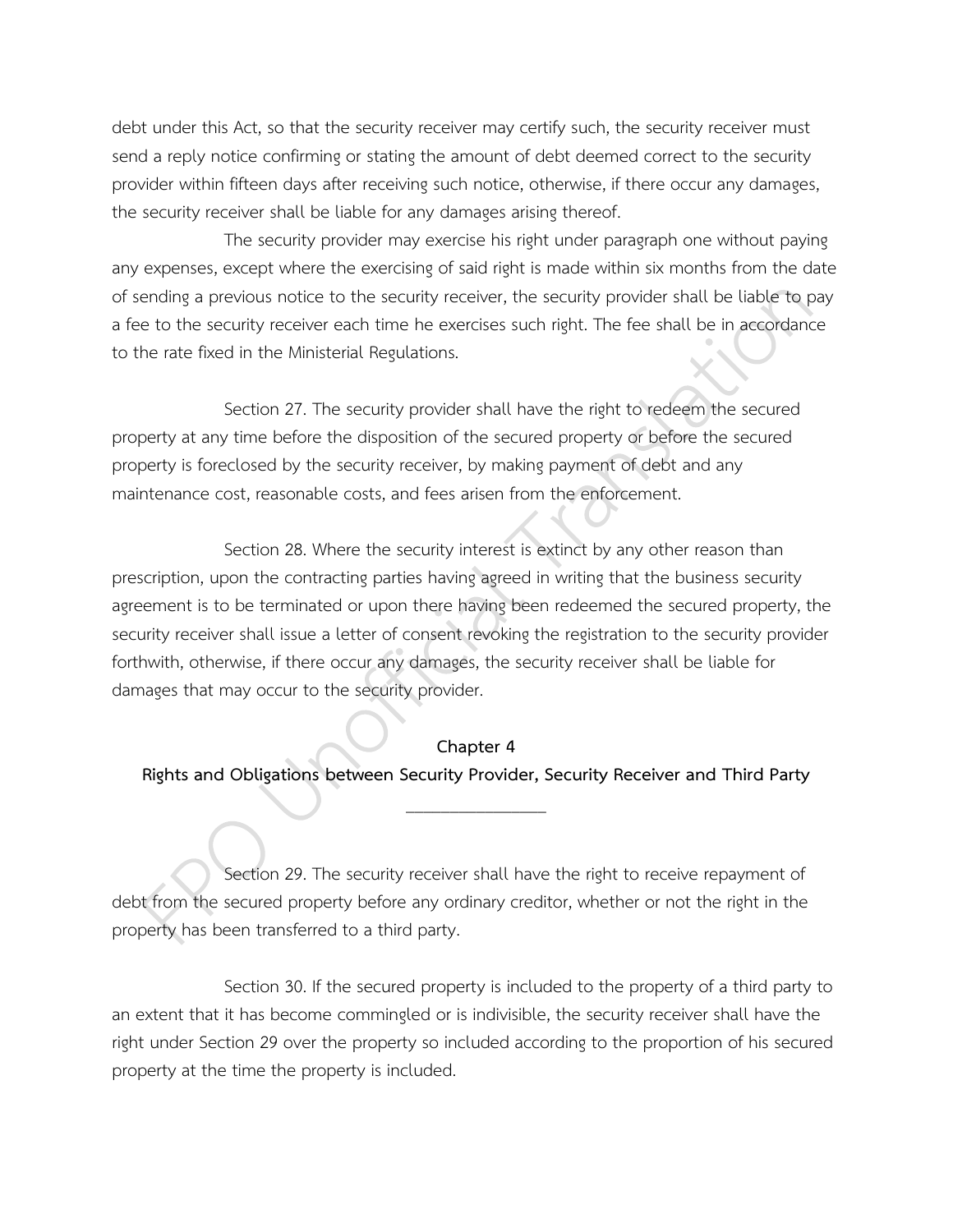Section 31. Where the security provider acquires proceeds arising out of a sale, transfer, exchange, or acquires a property in place of the secured property, or included with the secured property, including any compensation arising from said property having been lost or damaged, it shall be regarded that the said property so acquired is also the secured property.

The security receiver has the right under Section 29 over the property acquired in place of the secured property under paragraph one upon making necessary amendments to the registration particulars so that the said property is the secured property with the Registration Officer. Where the acquired property is an account receivable, the security receiver may raise the said right as a defense against the debtor of the account receivable when the debtor of the account receivable is given noticed.

The provisions of this Section shall apply to the property acquired from a sale, transfer, exchange, or the property acquired in place of the secured property, as well as the compensation owing to the said property having been lost or damaged.

Section 32. In the event the secured property, or the property which includes the secured property, or the property acquired in place of the secured property under Section 31, is a property that the security provider uses in his business operation and is of a revolving description and changing hands, a third party who has obtained such property through normal trade practices, or with the consent of the security receiver, shall receive to the said property free of security interest.

If the secured property, or the property which includes the secured property, or the property acquired in place of the secured property under Section 31, is not the property under paragraph one, the third party who has acquired such property in good faith and has paid a consideration in return or with consent of the security receiver, shall receive the said property free of security interest.

Section 33. In the case there has been placed a property as a security against payment of debt under this Act with several security receivers, the rank of security receivers shall be in respective order of the date and time of registration, whereby the security receiver who is registered first shall have priority in payment of debt before the security receiver who is registered thereafter.

If the secured property under this Act is or has been placed under a mortgage as a security against debt repayment, priority between security receivers and mortgagees shall be in respective order of the date and time of registration, whereby the security receiver or the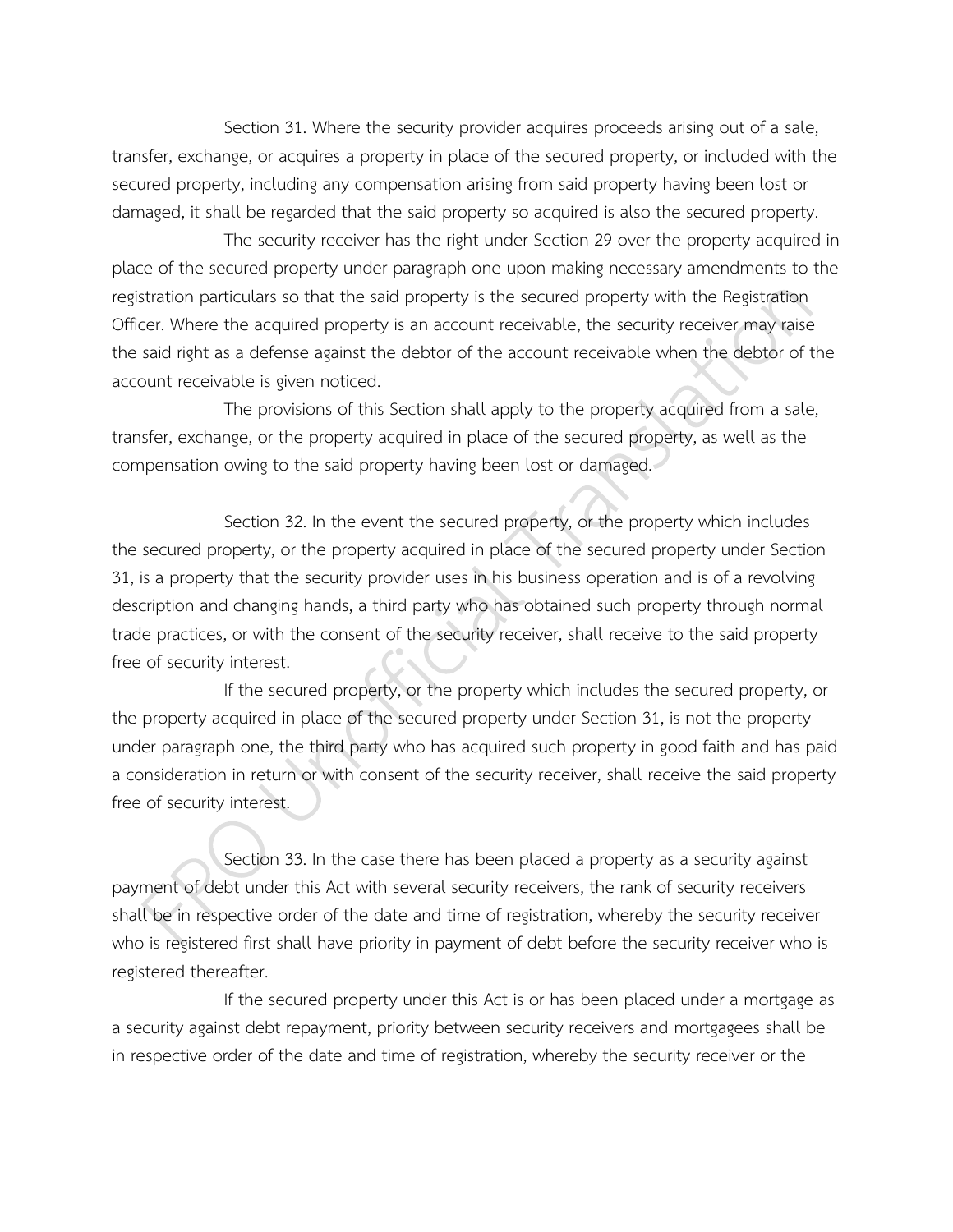mortgagee who is first registered shall have priority in payment of debt before the security receiver or the mortgagee who is registered thereafter.

Section 34. When there is a competing security right against a security right under a business security agreement, priority shall be as follow:

(1) If the secured property is an immovable property, the security receiver shall have the same right as that of the pledgee under Section 282 of the Civil and Commercial Code. If there has been registered the mortgaging of the said immovable property as well, the security receiver shall have the same right as that of the mortgagee under Section 287 of the Civil and Commercial Code.

(2) If the secured property is an immovable property, the security receiver shall have the same right as that of the mortgagee under Section 287 of the Civil and Commercial Code.

# **Chapter 5 Enforcement of Property**

 $\overline{\phantom{a}}$ 

Section 35. Where a property is placed under a mortgage as security under other laws and is registered as security under this Act as well, or where a property is registered under this Act as a security and is used as security against payment of debt or other performance of obligation under other laws as well, the mortgagee may enforce the mortgage by means of enforcement under this Act.

While enforcing a mortgage, should enforcement under a business security agreement also arises, upon having been so notified by the security receiver under the business security agreement, the mortgagee shall enforce that mortgage by means of enforcement under this Act.

Where enforcement under the business security agreement occurs in conjunction with the case of enforcement of a mortgage in that property is being deliberated by a court, the security receiver under the business security agreement shall submit a petition to the court asking the court to suspend its deliberation. In this respect, the court shall proceed with the inquiry without delay. If it appears to the court that there is a cause for enforcement of under the business security agreement, the court shall suspend its deliberation. However, if there is no such cause, or the cause for enforcement under the business security agreement is against the peace and order or the good moral of the public, the court shall dismiss the petition. In the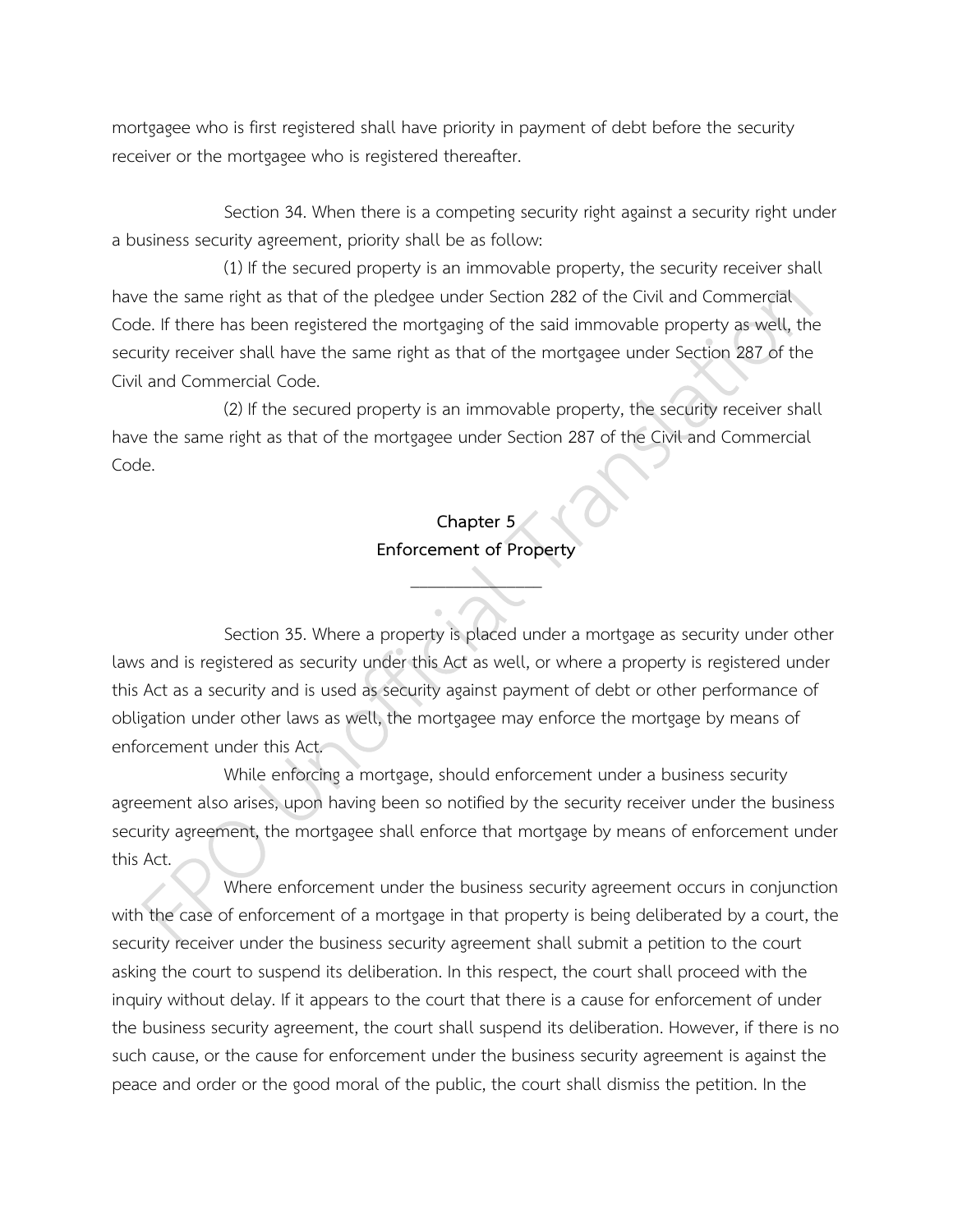case where the court orders that such consideration shall be suspended, the mortgagee shall enforce the mortgage by means of enforcement under this Act, and after the completion of same, the mortgagee shall state to the court accordingly. However, if the cause for enforcement under the business security agreement occurs during the legal execution under the court's order, the Legal Execution Officer shall proceed with the legal execution under the court's order without delay.

Section 36. The security receiver may enforce the security whereby the secured property shall be foreclosed, or the secured property shall be sold for payment of debt.

Section 37. No security receiver shall enforce the security by foreclosing the secured property, except where the debtor owes payment of debt which is of the principal equivalent to or more than the value of the secured property, and the debtor has not paid interest for five consecutive years and there are no other registered property or other preferential right on the secured property.

Section 38. When there is a cause for enforcement under the business security agreement, and the security receiver has sent a notice stating the cause for enforcement, no security provider shall sell and transfer the secured property, or act in any way which may cause the secured property to be damaged or depreciated in value, and the security receiver shall have the right to occupy the secured property.

The exercise of right to occupy the secured property under paragraph one must not be against the peace and order and the good moral of the public.

Section 39. Where there is a cause for enforcement under the business security agreement and the security receiver has sent a notice stating the cause for enforcement, if the security provider or the person holding the secured property agrees to hand over the occupying of the secured property to the security receiver and there is a letter of consent of sale of the security, no creditor under other judgement shall seize or attach the secured property, but the said creditor shall send a notice to the security receiver for the participation in the property or money obtained from the sale of said property.

Within fifteen days from the date of occupying the secured property under paragraph one, the security receiver shall send a notice notifying the debtor and the security provider to pay debt within fifteen days from the date of receipt of the said notice, and it shall also be stated therein that if no payment of debt is made within the time fixed, the security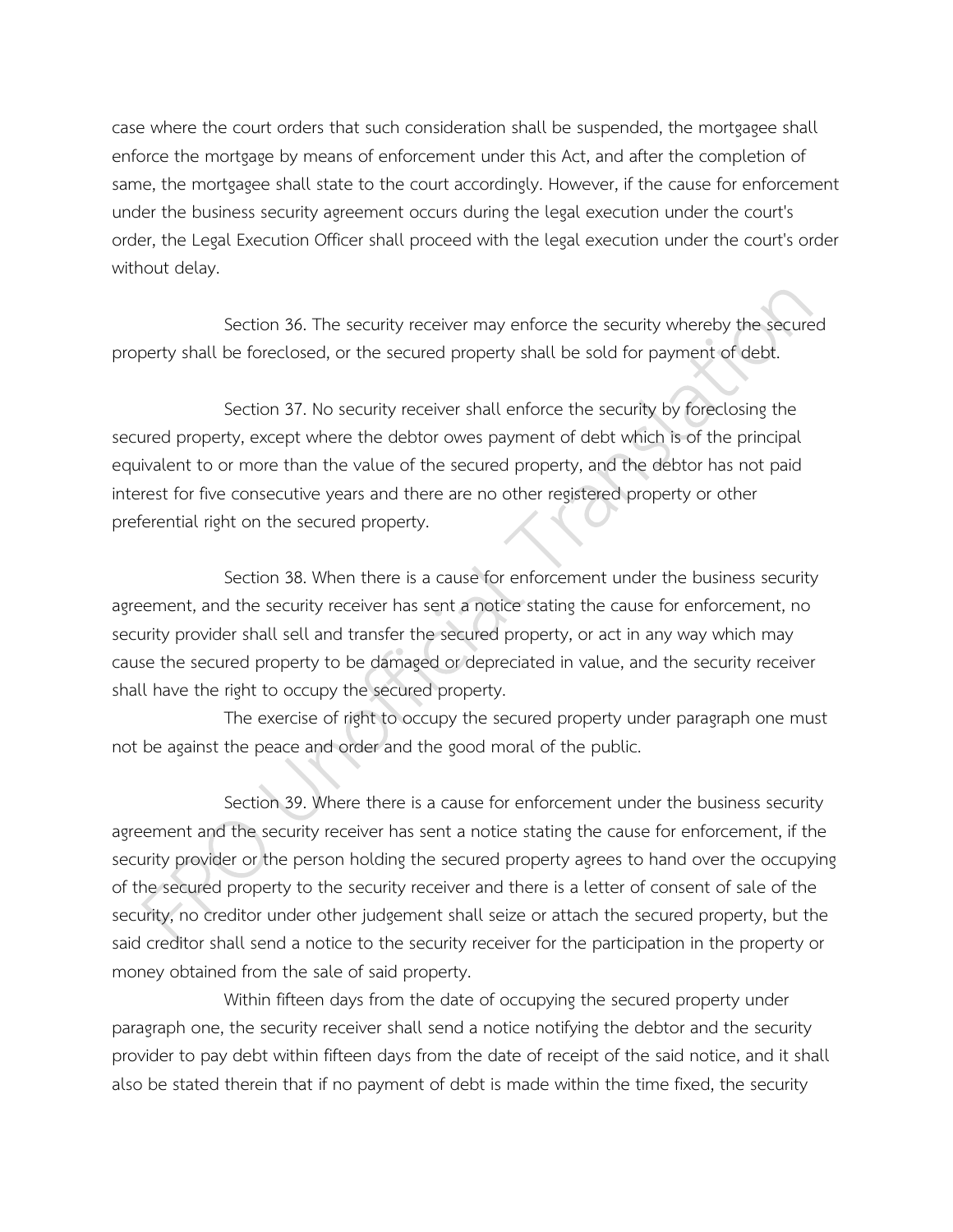receiver shall enforce the security, whereby the secured property shall be foreclosed, or the secured property shall be sold for payment of debt. In this respect, a copy of said notice shall be sent for information to other security receivers and creditors who have preferential right over the secured property as appearing in the list of registration.

If the secured property is perishable goods, or if it is held for a long time there is a risk of the goods being damaged or incurring expenses for the keeping of said goods which may exceed the value of the property, the security receiver may sell the secured property by a method deemed suitable, and the money so obtained will be used for payment of debt at once without proceeding with paragraph two.

Where the secured property is an account receivable, when the security receiver has sent a notice stating the cause for enforcement to the debtor of the right, no debtor of the right shall make payment of debt to the security provider from the date of receipt of said notice. When an account receivable is due for payment, the debtor of the right shall make payment to the security receiver accordingly.

The sending of notice under this Section shall be made by registered reply mail or by any other method which provides evidence that the recipient has received the said notice.

Section 40. Subject to Section 43, in the case the security provider fails to make payment of debt within the period of time fixed in the notice under Section 39, paragraph two, and the security receiver will enforce the security by selling the secured property for payment of debt, the security receiver shall proceed with the disposition of the security by an open bidding. In this respect, the security receiver must send a notice stating the day, time, place, and method of disposition of the security to the security provider, other security receivers and creditors who have· preferential right over the secured property as appearing in the list of registration at least not less than seven days before the disposition of the security by registered reply mail, or by any other method which provides evidence that the recipient has received the said notice.

Section 41. In selling the secured property under Section 39, paragraph three, and Section 40, the security receiver must exercise care in such proceeding as if a reasonable person would do under such circumstances.

The provisions governing the objection to the sale through an auction under the Civil Procedure Code shall apply to the proceeding under paragraph one mutatis mutandis.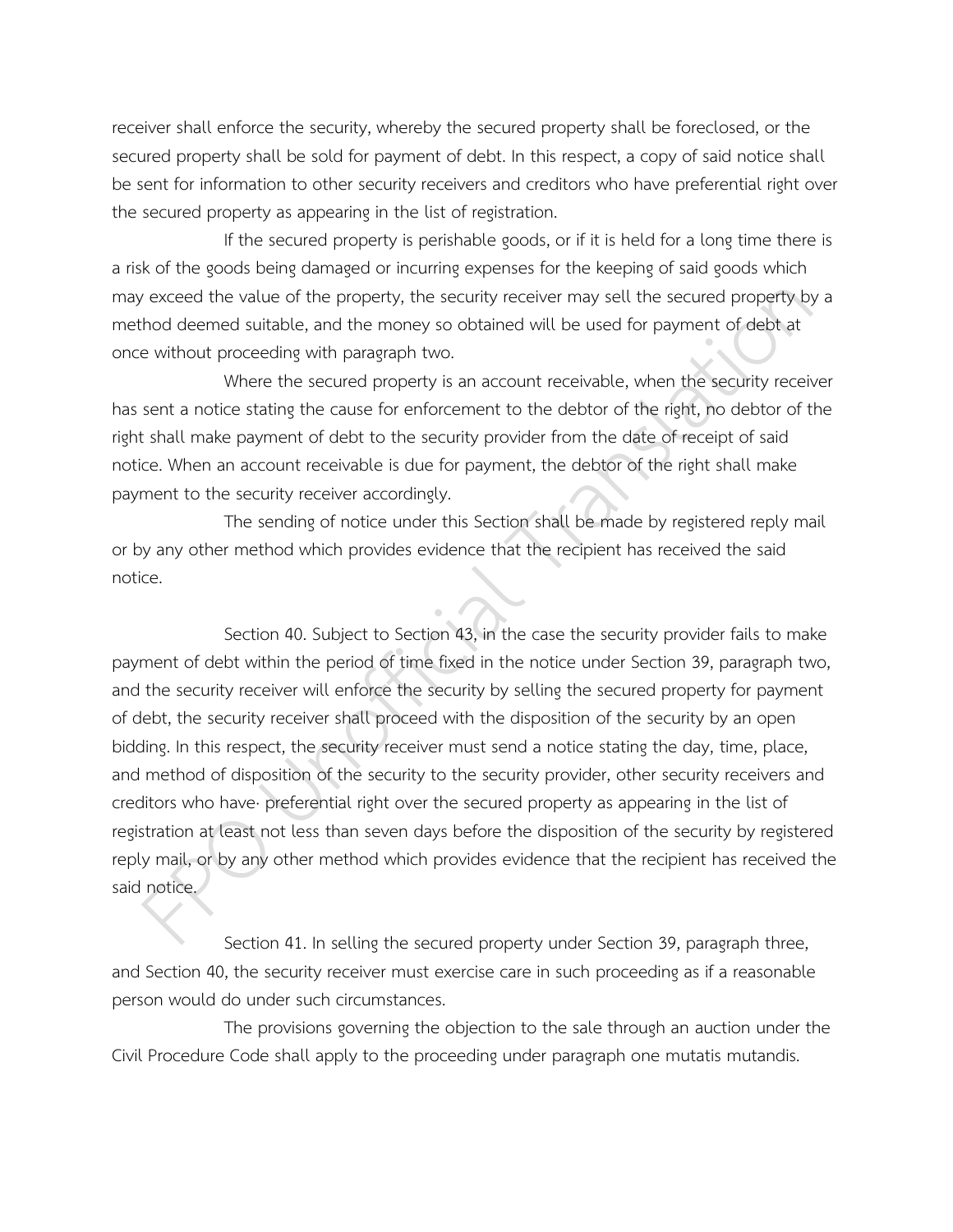Section 42. The buyer of the secured property from the sale under Section 39, paragraph three, and Section 40 shall be entitled to the transfer of the secured property without security and mortgage burdens.

Section 43. In the case the secured property is the right in the deposits at a financial institution, and the security receiver is the financial institution who has accepted the deposits itself or has accepted the deposits for the benefits of all security receivers, the security receiver may use the said deposits to make deduction for debt payment forthwith when there is a cause for enforcement under the agreement, however, there must be issued a notice notifying the security provider of such within seven days from the date of said proceeding by registered reply mail or any other method which provides evidence that the recipient has received said notice.

If the security provider and the security receiver have agreed that the financial institution accepting the deposits may deduct the debt from the deposits under the business security agreement on behalf of the security receiver, the financial institution accepting the deposits may deduct the debt from the deposits forthwith upon receipt of the notice from the security receiver that there is a cause for enforcement under the agreement.

The provisions of Section 52 shall apply to the deduction of debt from the deposits under this Section mutatis mutandis.

Section 44. If the security receiver enforces by way of foreclosure, and the security provider fails to make payment within the period of time stated in the notice under Section 39, paragraph two, whereby fails to provide a letter of objection within the said period of time, the secured property and any fruits arised from the day the security receiver is entitled to occupy the secured property shall be foreclosed and vested in the security receiver. However, if the security receiver receives a letter of objection within the said period, the security receiver shall dispose the secured property through public bidding, and, in this respect, the provisions of Section 40 and Section 41 shall apply to the disposition of the security under this Section mutatis mutandis.

The sending of the notice of objection under paragraph one shall be performed by registered reply mail, or by other methods which provides evidence that the recipient has received the notice.

Section 45. Prior to the disposition of the secured property under Section 39, paragraph three, Section 40 and Section 44, or prior to the secured property is foreclosed and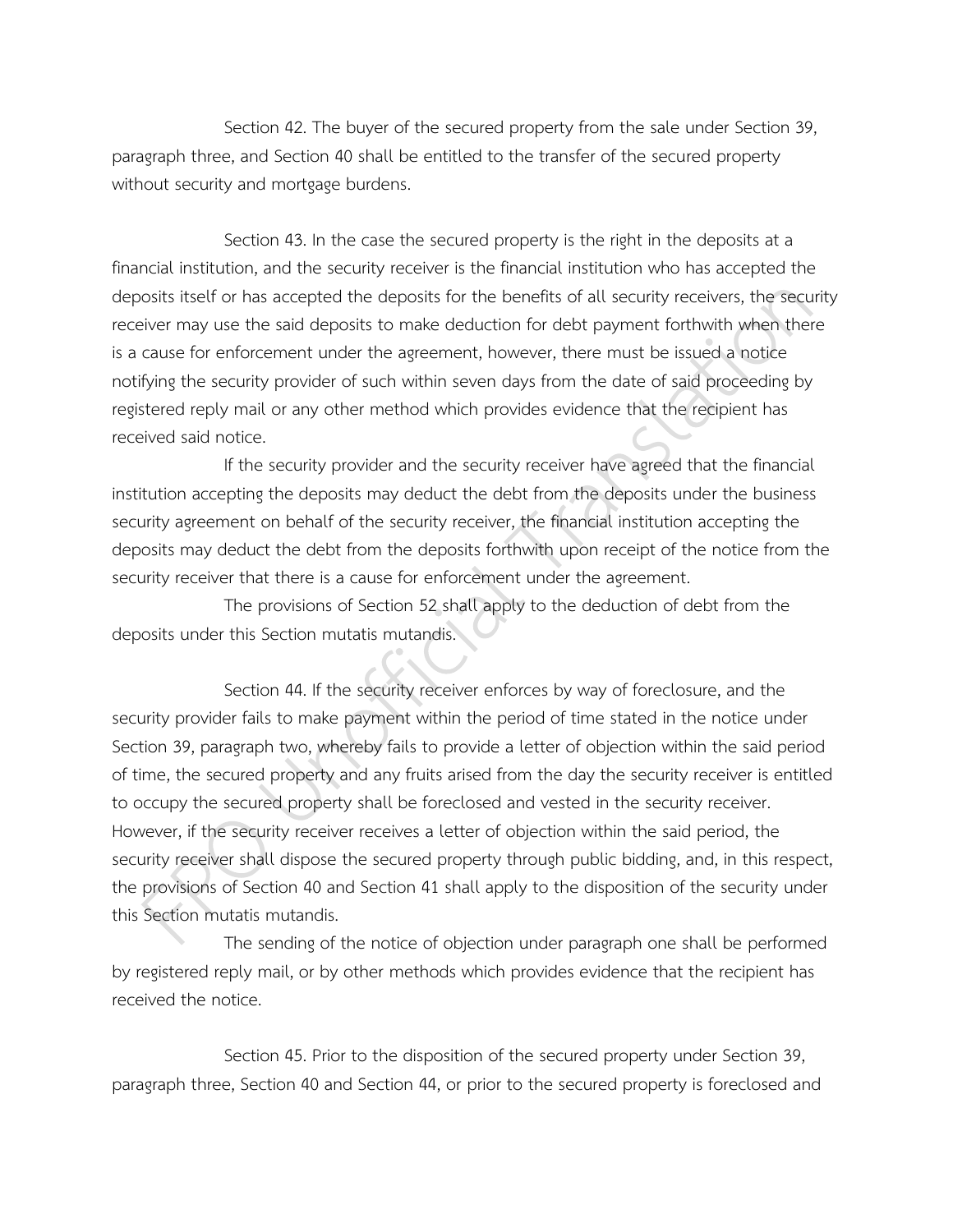vested in the security receiver under Section 44, the security receiver has a duty to maintain the secured property under his care and to preserve the secured property as a reasonable person would to his own property.

If the secured property under the care of the secured receiver is damaged or lost by a cause that the security provider cannot be blamed, the said amount of damages shall be deducted from the amount of debt the security provider is liable under the business security agreement.

Section 46. Upon enforcement under a business security agreement, if the security provider or the person in possession of the secured property refuses to give over possession of the secured property, the security receiver may file a petition to the court for enforcement, indicating in the petition if enforcement is to be carried out by foreclosing the secured property or by selling the secured property for payment of debt.

Section 47. Upon having received a petition under Section 46, the court shall set a date of deliberation without delay, and shall issue a summons to the security provider or the person in possession of the secured property, in which shall state the cause of filing the case to the court for a judgement of enforcement and the method of enforcement under the petition, and that the security provider must appear before the court to give statements and testimony on the same date, and the court shall order the security receiver to appear before the court on the appointed date of consideration of the case as well.

The court shall consider the case consecutively every day until the deliberation is finished and a judgement or an order has been issued, except in the case of special unavoidable circumstances.

The parties shall appear before the court on every day of deliberation, and, for the benefit of this Section, the provisions of Section 200, Section 201, Section 202, Section 203, Section 204, Section 205, and Section 206 of the Civil Procedure Code shall apply to the consideration of the court under this Section mutatis mutandis.

Section 48. In the case the court is of an opinion that there is a cause for enforcement under the business security agreement, and the agreements concerning the cause for enforcement cited by the security receiver under the business security agreement are not contradictory to the peace and order or the good moral of the public, the court shall pass a judgement for enforcement according to the procedure filed by the security receiver, except where the security receiver requests that the security be foreclosed, but it does not fall under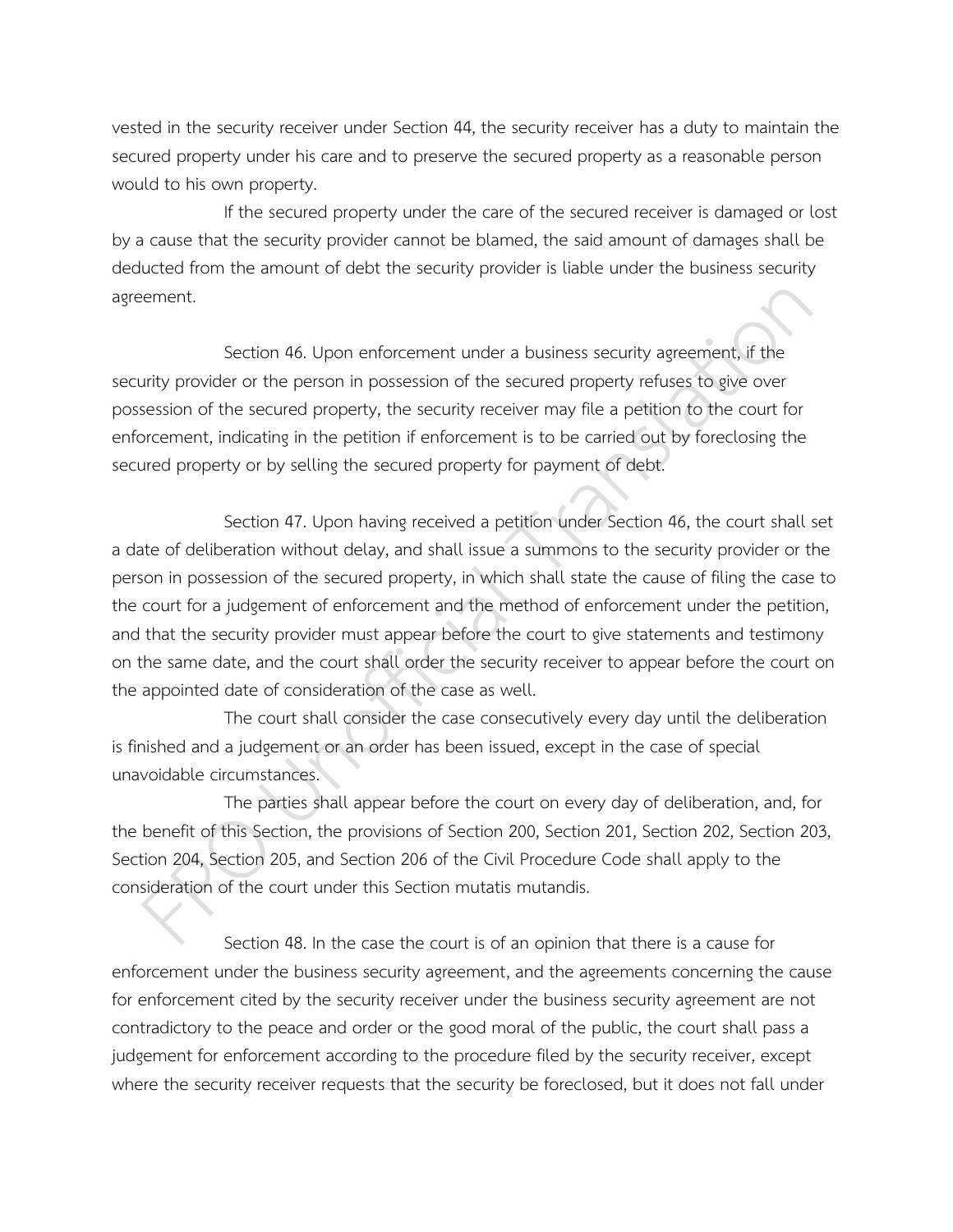the conditions specified in Section 3 7, when the court shall pass a judgement that the secured property be sold by auction for payment of debt.

If the court considers that there is no cause for enforcement under the business security agreement, or the agreements concerning the enforcement cited by the security receiver under the business security agreement are against the peace and order or the good moral of the public, the court shall dismiss the petition accordingly.

The judgement or the order of the court under this Section may be appealed to the Appeals Court within fifteen days from the date of judgement or the date of order of the court, and, in this respect, the provisions governing respite of enforcement under a judgement or an order of the court of first instance under the Civil Procedure Code shall apply to the appeal under this Section mutatis mutandis.

The judgement or the order of the Appeals Court shall be final.

Section 49. The security receiver may file to the court together with the petition under Section 46 to issue an order of seizure or attachment of the secured property temporarily until there will have been issued a judgement or an order under Section 48, whereby there must be placed an amount of deposit or a security for prevention of damages arising from the seizure or attachment of the secured property according to the amount fixed by the court, which must not be less than twenty five percent of the maximum amount of the property agreed to be used as the security.

Section 50. In the case the court issues an order to temporarily seize the secured property, but the security provider has a duty to sell or transfer the secured property under an agreement to a third party, upon a request of the security provider and upon a deposit amount or a security having been placed according to the amount deemed suitable by the court, the court may permit the security provider to sell and transfer the secured property.

Section 51. In the case the secured property is a registered property, when the security receiver sends a notice notifying the disposition of the security under Section 39, paragraph three, Section 40, or Section 44, or when the security receiver sends a notice of facts and documents or evidences concerning the enforcement by foreclosure under Section 44, or when the security receiver presents the judgement of the court for enforcement under Section 48, the Registrar shall change the property registration particulars of the secured property by regarding that the notice of facts concerning the enforcement or the judgement of enforcement shall be an intention of the security provider.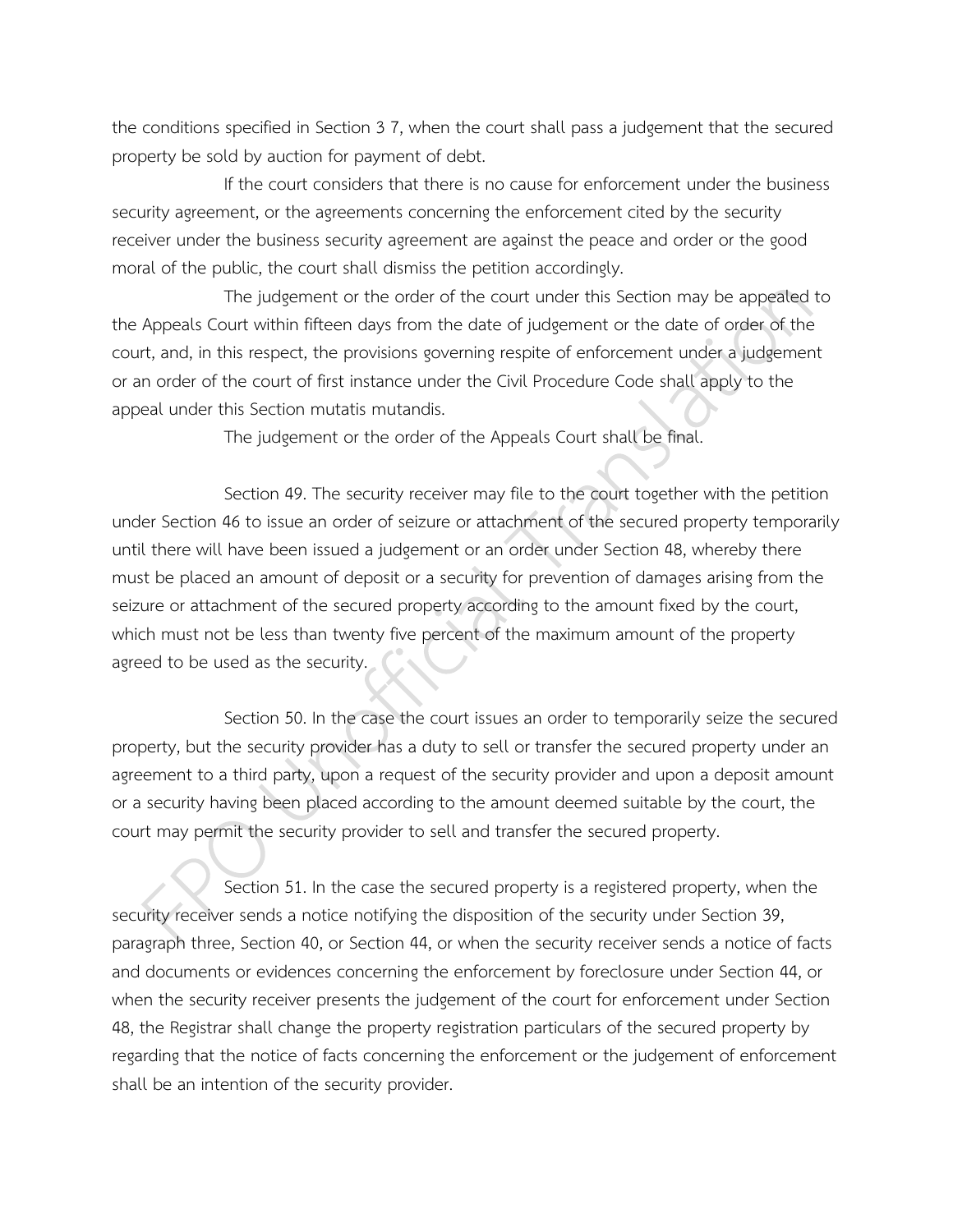Section 52. The proceeds from the disposition of the secured property under Section 39, paragraph three, Section 40 and Section 44, and the fruits arisen from the day the security receiver is entitled to occupy the secured prope1iy, shall be allocated for payment in the following order:

(1) Expenses for maintenance and preservation of the secured property under Section 45.

(2) Reasonable expenses and fees arisen from the security enforcement.

(3) Payment of debt to the security receiver and other creditor having

preferential right over the secured property as appearing in the list of registration respectively.

(4) Payment of debt to the creditor under other court judgement for the participation in the property or the money obtained from the disposition of the property under Section 39.

(5) The remaining amount, if any, shall be returned to the security receiver.

The provisions of Section 287, Section 289, and Section 319 of the Civil Procedure Code shall apply to the payment of debt to other creditor having the preferential right under (3) mutatis mutandis.

If the secured property has been sold and the net proceeds therefrom is less than the amount of outstanding debt, the amount in short shall be regarded as a debt that the security receiver may claim from the debtor. However, if the security provider is not a debtor, no claim shall be made against the security provider.

Any issue which is different from the provisions of this Section shall be invalid.

Section 53. If the security receiver enforces the security whereby the secured property is foreclosed, it shall be regarded that the principal debt and the debt under the business security agreement shall be extinct.

Any issue which is different from the provisions of this Section shall be invalid.

**Chapter 6 Security Enforcement of Business** \_\_\_\_\_\_\_\_\_\_\_\_\_\_\_

**Part 1 Security Enforcer**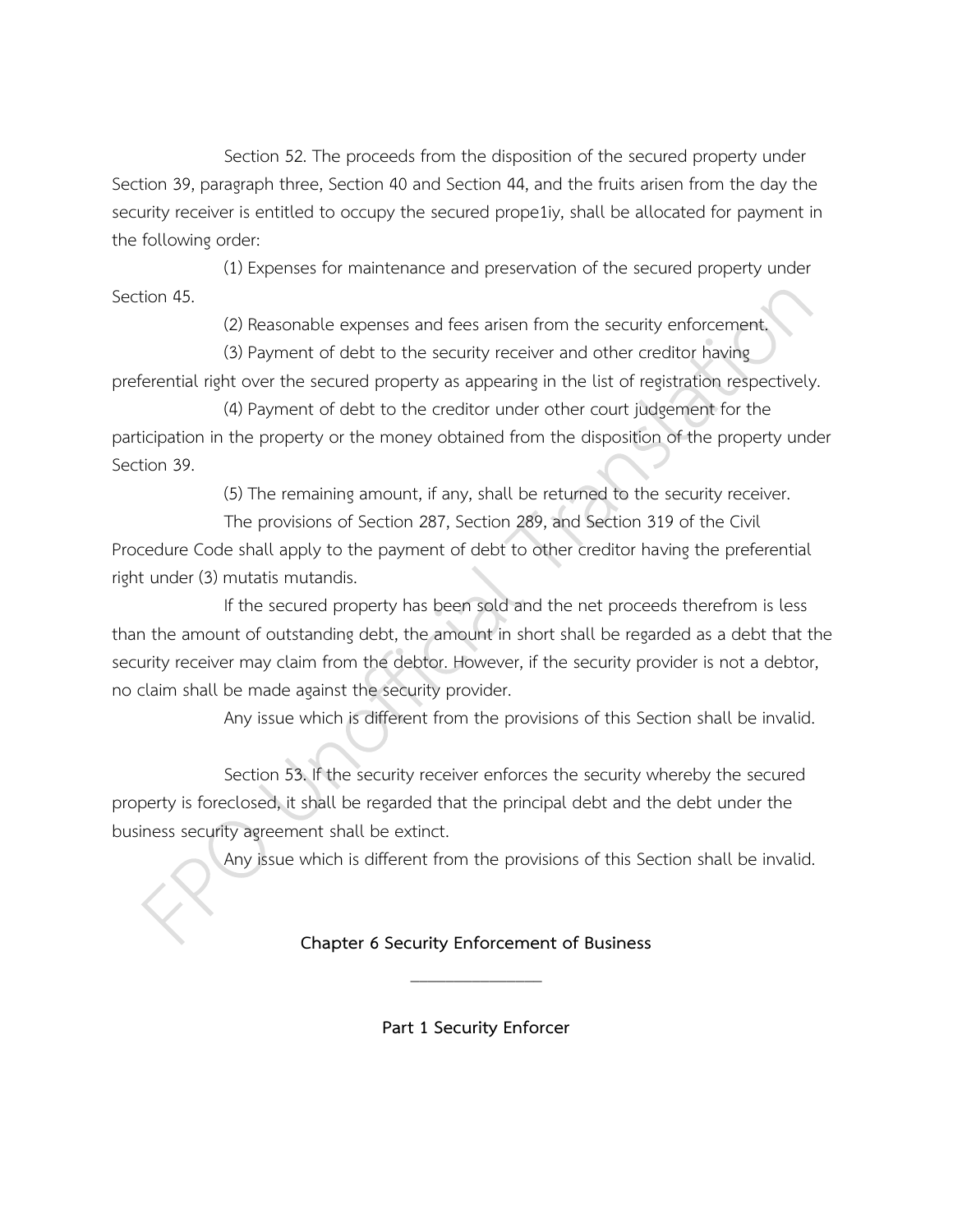Section 54. A security enforcer shall be issue with a license from the Registration Officer.

Section 55. The applicant for security enforcer license must have knowledge, expertise, and experience in law, accountancy, economics, business administration, or property appraisal, however, it shall be in accordance with the bases prescribed by the Minister, and he must not possess the following prohibited descriptions:

(1) Being or having been a dishonest bankrupt person, being a bankrupt person, or the period of having been a bankrupt person has lapsed for less than five years.

(2) Had been sentenced by a final court judgement to imprisonment on offences relating to property or offences under Section 89 or Section 90.

(3) Had been a director, the manager, or a person who had the management power of a financial institution the license of which has been revoked, except where exempted according to the bases prescribed by the Minister.

(4) Being a director, the manager, or a person with management power of the security provider or the security receiver.

(5) Had been removed from the position of the chief executive officer, a director, or the manager under Section 144 or Section 145 of the Securities and Exchange Act B.E. 2535 (1992), or under the provisions of other laws.

(6) Being a political servant, a person holding a political position, or a person holding a position in a political party.

(7) Being a civil servant with a permanent position or salary.

(8) Having other prohibited descriptions as prescribed by the Minister.

Section 56. In applying for secured enforcer license, an application shall be submitted to the Registration Officer per the form prescribed by the Minister. If the Registration Officer has examined same and deemed that the applicant for license under paragraph one has possessed the qualifications and has not possessed the prohibited descriptions under Section 55, the Registration Officer shall issue a security enforcer license accordingly.

The Registration Officer shall notify the applicant for license of the approval or the disapproval of the application under paragraph two within sixty days from the date of receipt of the application under paragraph one.

In the case the Registration Officer does not issue a security enforcer license, the applicant shall have a right to lodge an appeal to the Minister within thirty days from the date of being notified of the disapproval, by submitting the appeal to the Registration Officer.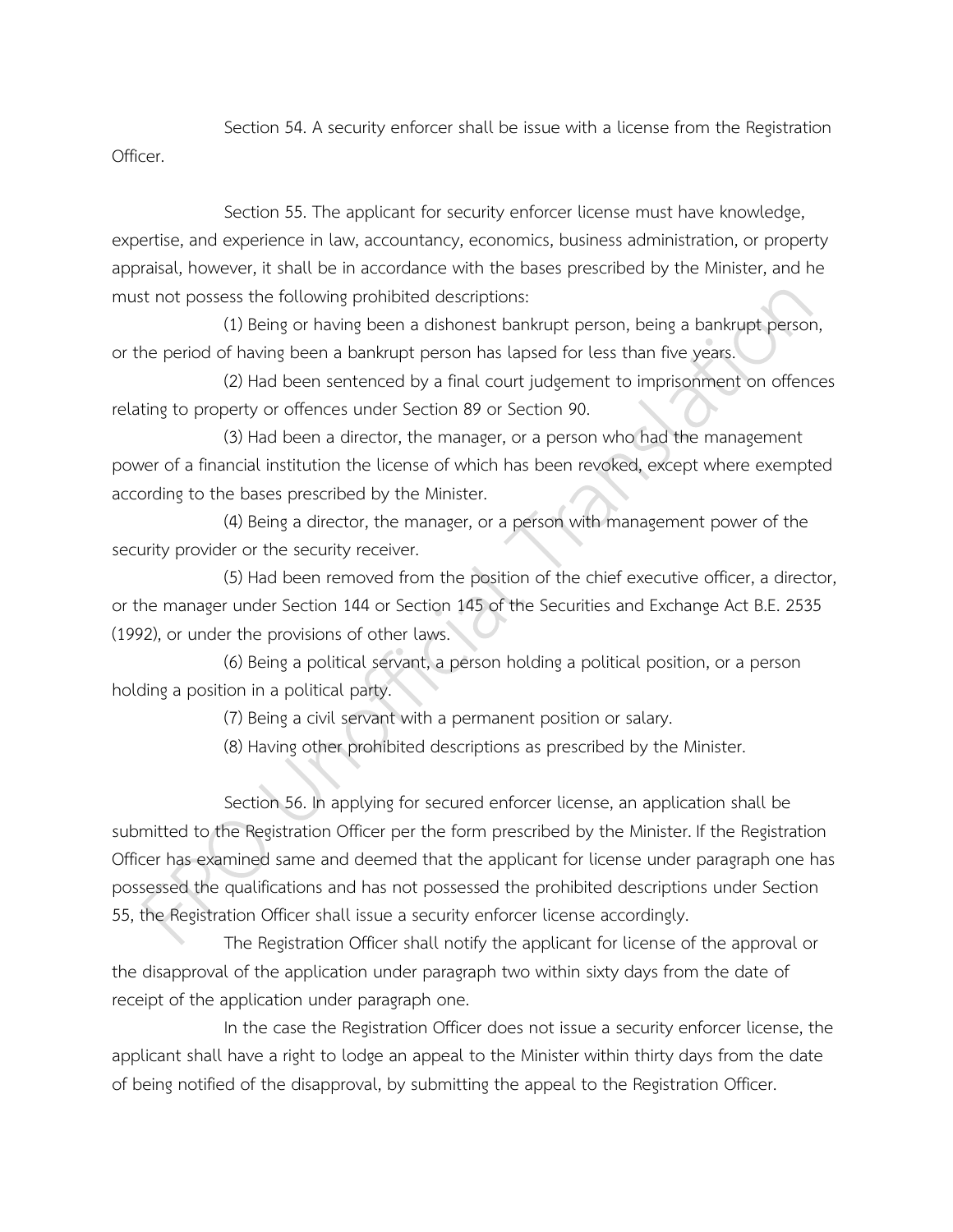The Minister shall decide the appeal within sixty days from the date of receipt of the appeal, and the decision of the Minister shall be final.

Section 57. The security enforcer license shall be valid for three years from the date of issue.

An application for renewal and the renewal of a license shall be in accordance with any procedures or conditions prescribed by the Minister.

In the case the Registration Officer denies a renewal of the license, the applicant shall have a right to lodge an appeal to the Minister within thirty days from the date of being notified of denial of license renewal, whereby the applicant shall submit his appeal to the Registration Officer.

The Minister shall decide the appeal within sixty days from the date of receipt of such appeal, and the decision of the Minister shall be final.

Section 58. In the case the security enforcer license is lost or damaged in the material part, the licensee shall submit an application for a substitute license thereof to the Registration Officer.

The application for substitute license and the issuance of substitute license shall be per the bases, procedures, and conditions prescribed by the Minister.

Section 59. If it appears that the licensee lacks the qualifications or has possessed prohibited description under Section 55, or the court has passed a judgement that the security enforcer shall be removed from his position under Section 77, the Registration Officer shall accordingly revoke the security enforcer's license.

The licensee whose license has been revoked under paragraph one shall have a right to appeal to the Minister within thirty days from the date of being notified of revocation, whereby the licensee shall submit his appeal to the Registration Officer.

The Minister shall make a decision within sixty days after having received the appeal. The decision of the Minister shall be final.

During the period the appeal is not yet considered, the Minister shall be empowered to order that the appellant may continue his duty for the time being if the appellant so requests.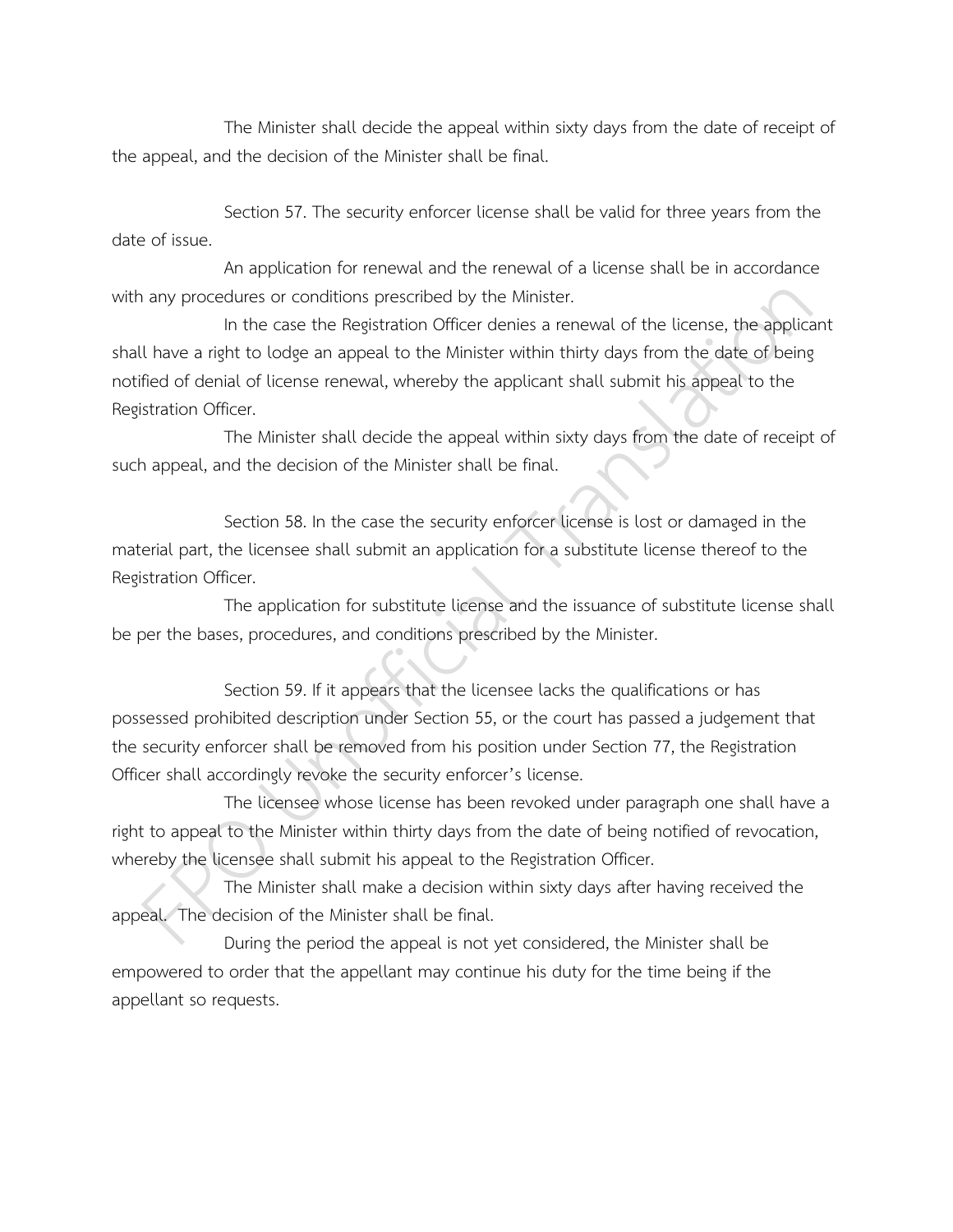Section 60. The remunerations of the security enforcer shall be according to the rate or the amount shown in the registration particulars under Section 18 (4) or as ordered by the court, as the case may be.

### **Part 2 Security Enforcement of Business**

Section 61. In the event a business is placed as a security, the security enforcement shall be in accordance with the provisions of this Chapter.

Section 62. The provisions of Section 35, Section 42, and Section 51, including the penalties concerned, shall apply to the security enforcement which is a business according to this Chapter mutatis mutandis.

Section 63. If there is a cause for security enforcement under the business security agreement, the security receiver shall send a notice to the security enforcer of such by registered reply mail, or by any other methods which could provide evidence that the security enforcer has received such notice.

The security enforcer shall set the day, time, and place of fact-finding inquiry without delay, which must not exceed seven days from the day he receives the notice under paragraph one, and shall send notices to the security provider and the security receiver of such without delay by registered reply mail, or by any other method which provides evidence that the recipients have received said notices. In this respect, the cause cited by the security receiver for security enforcement and the issues of consideration shall be stated in the said notice, and a copy of the notice of the security receiver under paragraph one shall also be sent together therewith.

In the case the security enforcer dies or is unable to perform his duties owing to having lacked the qualifications or having possessed prohibited descriptions under Section 55 before commencing the proceedings under paragraph one, the contracting parties shall agree among them to select other security enforcer to be the security enforcer, and, in this instance, the provisions of Section 12, paragraph two, shall apply to the selection of security enforcer under this Section mutatis mutandis.

In the case the contracting parties are unable to reach an agreement in regard to the selection of other licensee to be the replacement security enforcer within fifteen days from the date of occurrence of the cause under paragraph three, any contracting party may file to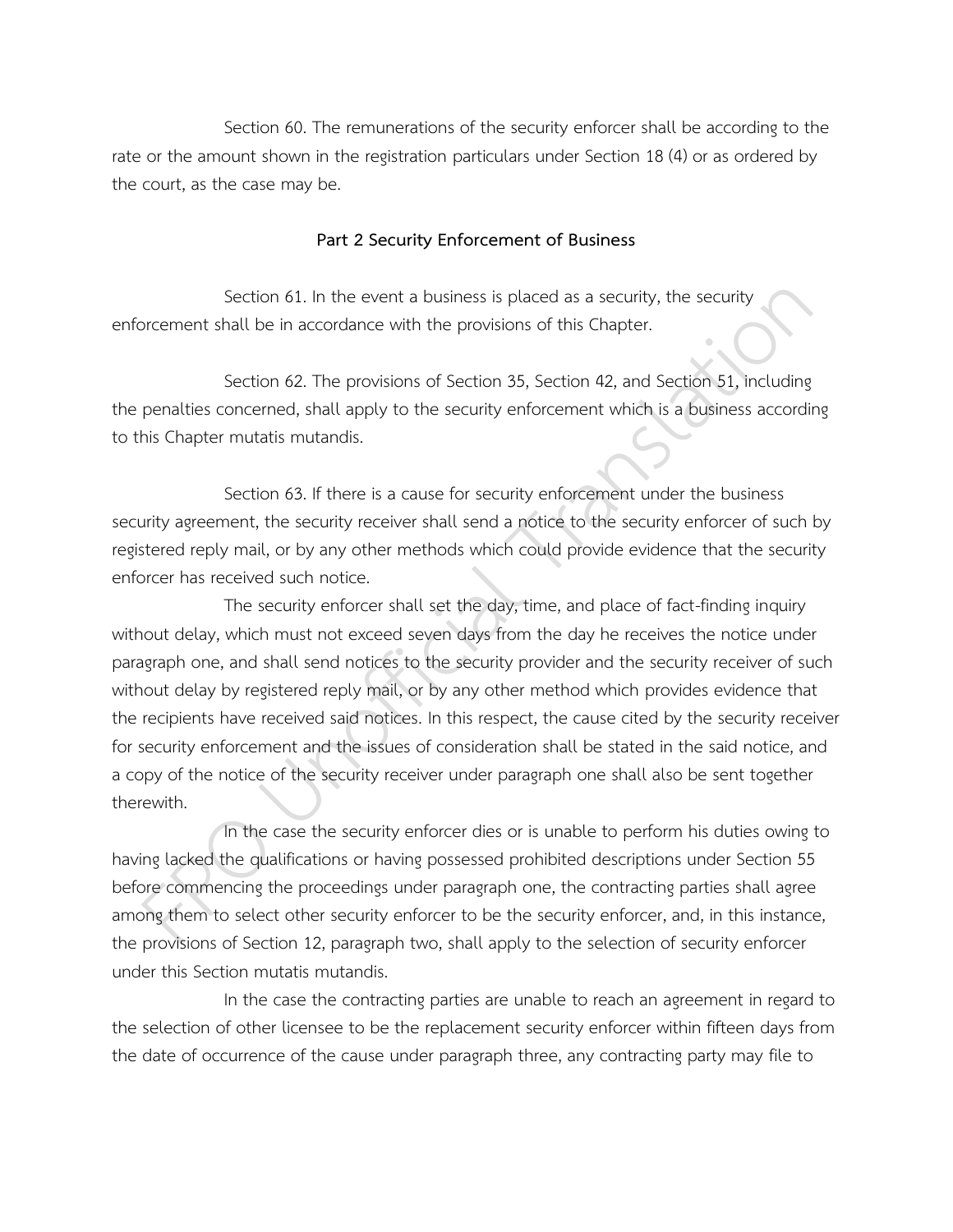the court requesting the court to issue an order appointing one or several licencees as the court may deem fit to be the replacement security enforcer.

Section 64. The security provider shall send a notice providing details concerning the business which is the security as it is on the day the security provider receives the notice under Section 63, paragraph two, to the security enforcer within seven days from the date of receipt of said notice, and when there are special reasons, the security enforcer may extend the said period of time as he may deem fit.

If the security provider fails to make clarification of details concerning the business which is the security within the period of time fixed under paragraph one, it shall be regarded that on the day the security receiver receives the notice under Section 63, paragraph two, the business which is the security shall be as shown in the registration particulars on the day the security receiver receives the said notice.

Section 65. Upon receiving the notice under Section 63, paragraph two, the security provider shall not sell and transfer the business which is the security, except:

(1) the said business has a property which are perishable goods, or if they are held for a long period of time, it will risk being damaged, or the expenses for maintaining them would exceed the value of the said property, or has a property that the security provider must hand over such to a third person under a contract or juristic relationships concluded before having received the notice under section 63, paragraph two, the security provider may sell or transfer the said property by a method deemed suitable. However, there must be sent a notice to the security enforcer in advance of the reasons and necessity for the said sale or transfer of such property, the category, and the quantity of the property, the day, time, place, method of sale, and the selling price in the market of the said property on the date of notice, and the price to be sold which is in line with the situation of the selling price in the market of said property on the date of notice, or

(2) the security provider has placed a deposit amount or a security for the prevention of damages arisen from the sale or transfer of the business which is the security according to the amount set by the security enforcer, which must not be less than twenty five percent of the maximum amount agreed to be used in the business which is the security.

Section 66. In conducting the fact-finding inquiry, the security provider or the security receiver may do so by themselves, or may authorize any person or several persons to act on their behalf.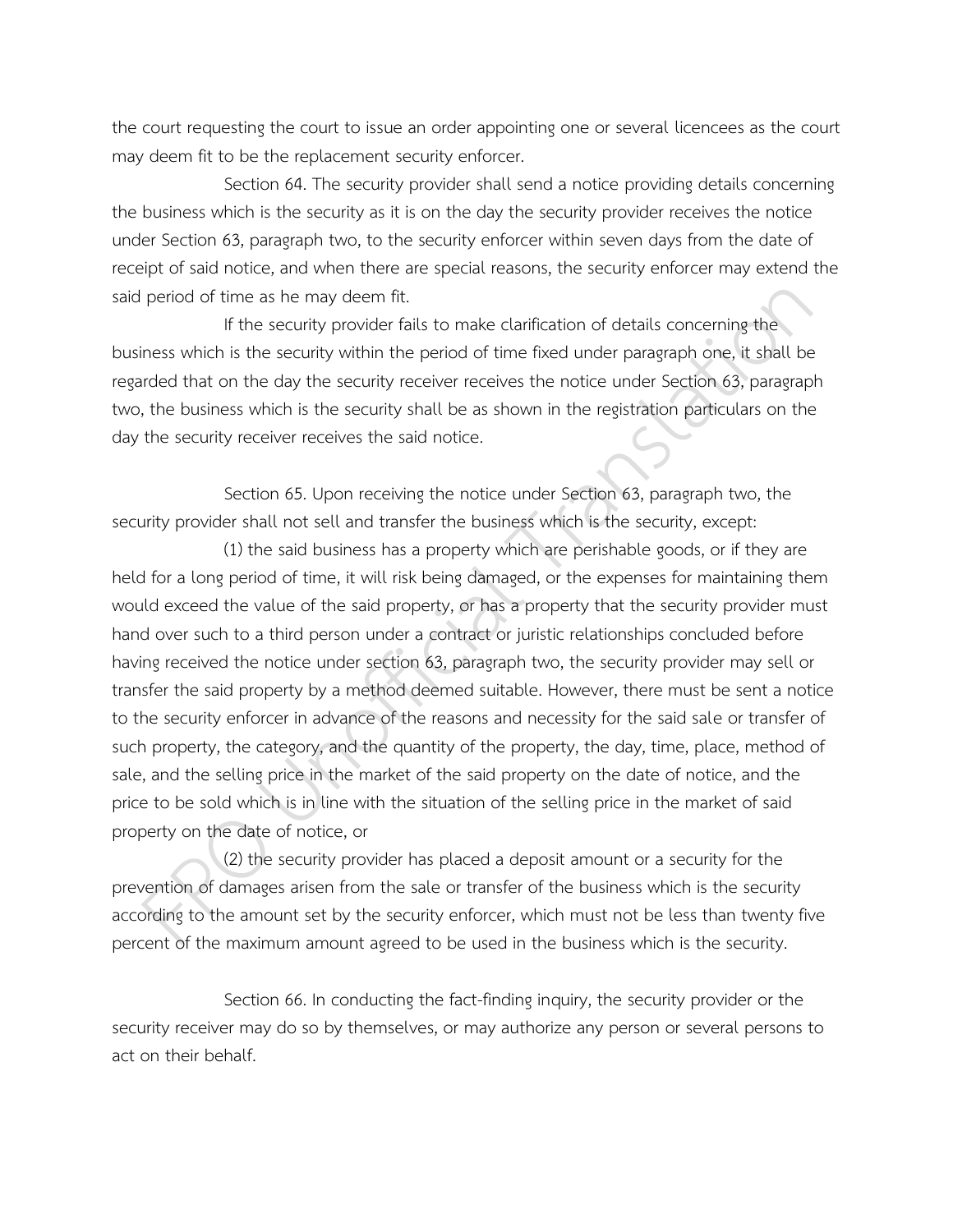Rules and procedures regarding the fact-finding process shall be as prescribed under a Ministerial Regulations.

Section 67. Upon completion of the fact-finding inquiry, the security enforcer shall decide if there is a cause for security enforcement. In the case it is decided that there is a cause for enforcement, the amount of debt payable shall be specified as well.

If the contracting parties have agreed that there shall be several security enforcers, a decision shall be by a majority of votes.

In the case there is a cause for security enforcement and the security receiver wishes to proceed with security enforcement immediately, the security enforcer shall pass a decision for security enforcement. If however the security receiver agrees to extend a relaxation to the security provider in writing by regarding that there has never been a cause for security enforcement, it shall be decided that there is no cause for security enforcement, and such relaxation extended by the security receiver shall be recorded in the decision.

In the case there is no cause for security enforcement, the security enforcer shall pass a decision that there is no cause for security enforcement.

The decision shall be made in writing and shall comprise the conclusion of facts, the legal points concerned, the reasons of passing decision, the signature of the security enforcer, and the date of the decision.

Section 68. The security enforcer shall decide the application for security enforcement within fifteen days from the first date of fact-finding inquiry.

Section 69. The security enforcer shall send a notice of decision under Section 67 to the debtor who is the security provider, the security receiver, and other creditors having preferential rights over the secured property as per the list shown in the registration evidence by registered reply mail, or by any other method which provides evidence that the recipients have received the notices. In the case of a decision for security enforcement, the security enforcer shall send a notice of its decision to the Registration Officer, the Registrar, or the juristic registrar concerned, for information.

Upon acknowledging the decision under paragraph one, the Registration Officer, the Registrar, or the juristic person registrar concerned, shall record the said decision in the Registers without delay.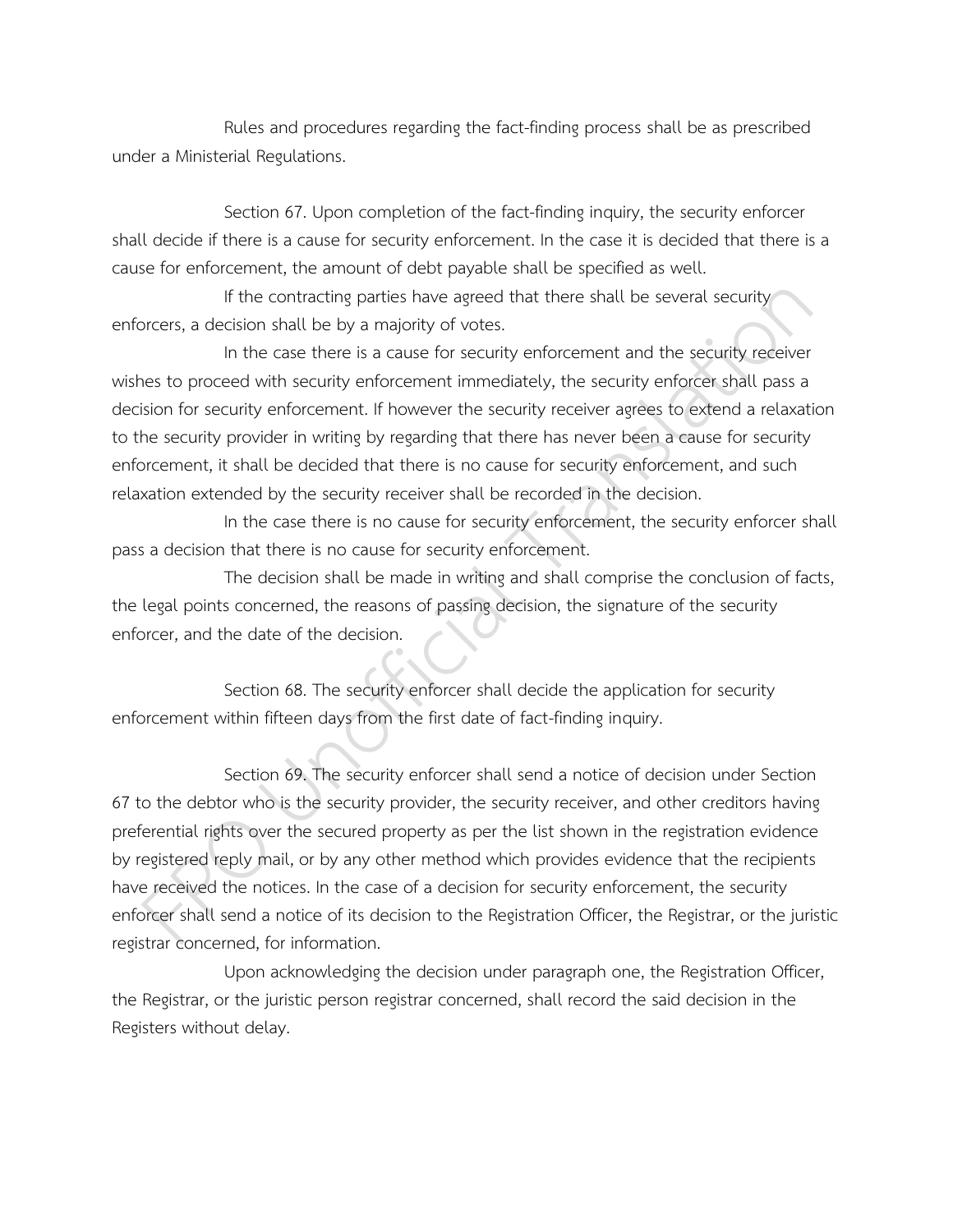Section 70. It is prohibited to object to the decision under Section 67, except where the fact-finding inquiry for the decision was not in line with the bases and procedures under Section 66, or the said decision contains a flaw about the facts or the legal points which are of a material part.

The person lodging objection to the decision under paragraph one shall submit his petition to the court within fifteen days from the date of receipt of the notice of decision.

A filing of a petition objecting to a decision under this Section shall not respite the security enforcement under the decision for security enforcement.

Upon having received the petition under paragraph two, the court may require the petitioner to place a deposit or to provide a security according to the amount the court may deem fit. If the petitioner fails to place a deposit or to provide the security as set by the court, the court shall dismiss the petition.

The court shall set the date of consideration of the petition under paragraph two without delay, and shall consider the case consecutively every day until the consideration is finished and there is passed a judgement or an order, except where there occur special unavoidable circumstances.

In the case the court considers that there is a cause for objection under paragraph one, the court shall pass a judgement revoking the decision under Section 67, whereby the court may revoke such either wholly or partly. In this instance, the court may require the security enforcer to re-decide the application for security enforcement duly revoked, in which case the provisions of Section 68 and Section 69 shall apply to the decision of the application for security enforcement of the part revoked mutatis mutandis, or if the evidences appearing in the file are sufficient for a decision, the court may pass a judgement amending such and pass an order as the court may deem fit.

In the case the court considers that there is no cause for objection under paragraph one, the court shall dismiss the petition.

A judgement or an order of the court under this Section shall be final.

Section 71. Where the security enforcer has passed his decision for security enforcement, the powers and duties in the management of the business which is the security of the security provider shall be terminated, and the said powers and duties and all the rights under the law of the shareholders or of the partners of the security provider in the business which is the security, except the rights to receive dividends, shall be vested in the security enforcer forthwith, and no creditors under other judgements shall seize or attach the business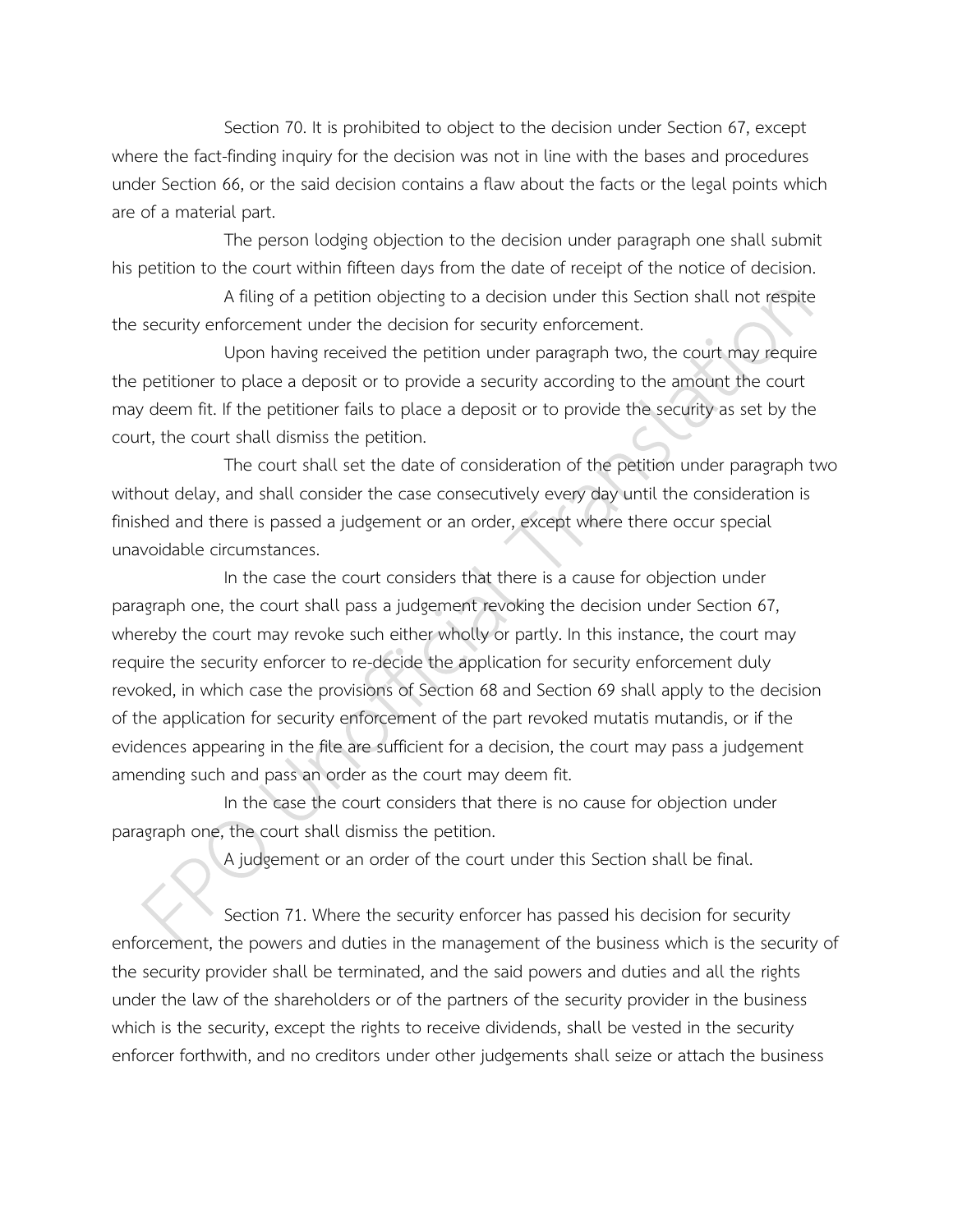which is the security, but the said creditors may send a notice to the security enforcer for the participation in the property or the proceeds received from the sale of said business.

Section 72. Within seven days from the date of receipt of the decision of the security enforcer, the security provider must hand over the business which is the security, the stamp, the books of account, and the documents concerning the property, liabilities and rights which are related to the operation of business which is the security, to the security enforcer, except where it can be proved that he is unable to do so because of force majeure. In such a case, the security provider shall state the said cause to the security enforcer within seven days from the date of learning of said cause, and must proceed as such within a period of time fixed by the security enforcer.

If the security provider fails to proceed with paragraph one, the security enforcer may file to the court for seizure or attachment of the business which is the security and handing over same to the security enforcer. Upon the court having passed such an order, the Legal Execution Officer shall proceed with the seizure or attachment of the business which is the security for handing over to the security enforcer under the court's order. For the purpose of this proceeding, the Legal Execution Officer shall have the powers and duties in the same manner as those of the security enforcer in relation to the management of the business which is the security of the security provider temporarily during the period the business is not yet handed over to the security enforcer.

Section 73. The security enforcer shall have the powers and duties to maintain, manage, and operate the business which is the security until the business which is the security is sold, to examine and assess the price of the business which is the security, to prescribe suitable method for the disposition of the business which is the security, to proceed with the disposition of the business which is the security, and to allocate the proceeds from the disposition of business which is the security under Section 74. For the purpose of this proceeding, the security enforcer may sell, transfer, lease, lease out, pay debts, create debts, or act anything which generates burdens in the business which is the security to an extent necessary for the continued operation of the business.

It shall be regarded that the proceedings of the security enforcer under paragraph one are the proceedings by a resolution of the general meeting of shareholders or agreements of all partners of the security provider.

In carrying out the duties under this Section, the security enforcer shall exercise favourable care as if a profession practitioner would do in such circumstances.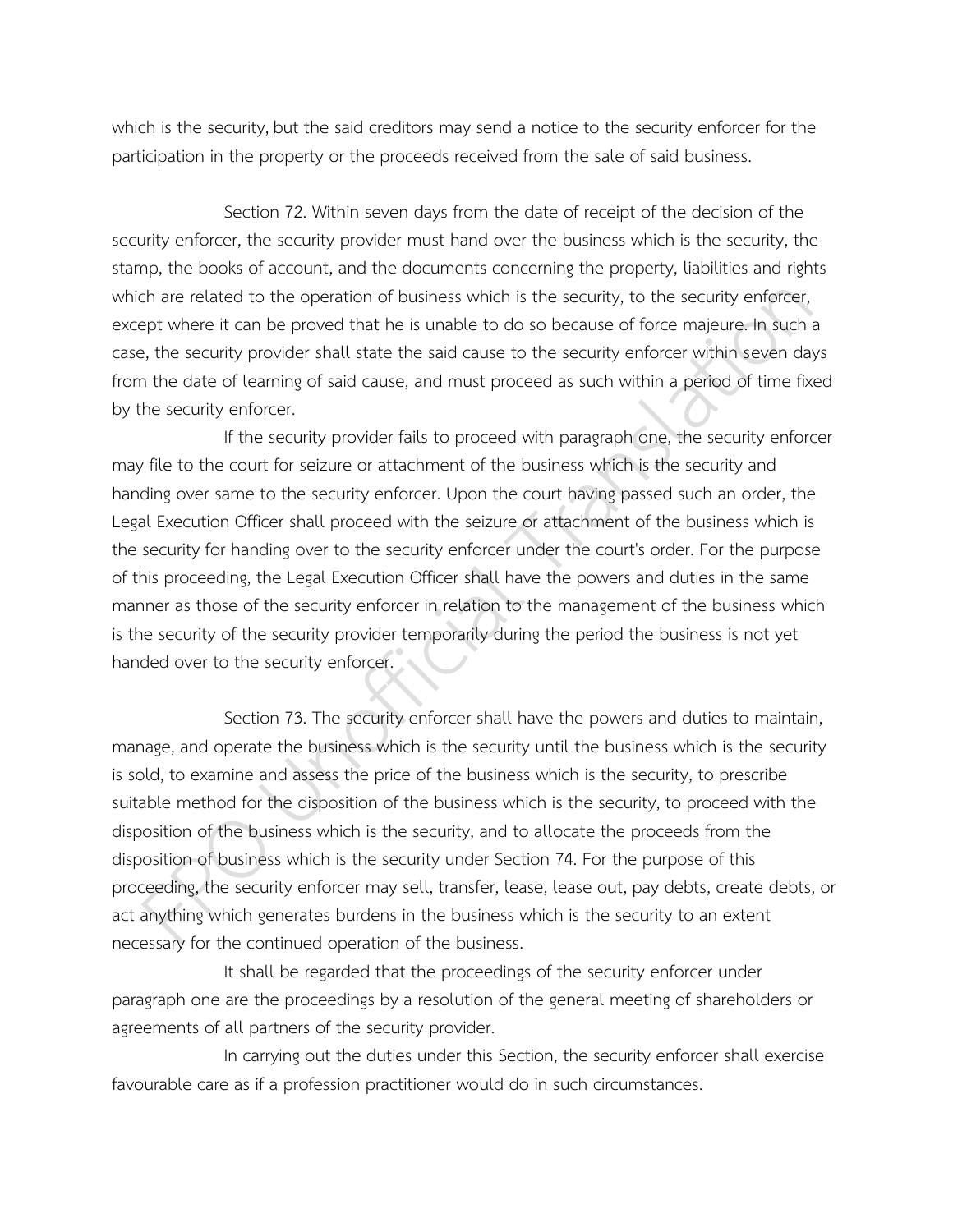Section 74. The proceeds from the disposition of business which is the security shall be allocated in respective order as follows:

(1) Fee for the seizure or attachment under Section 72, maintenance expenses, management and business operation of the security enforcer under Section 73.

(2) Remunerations of the security enforcer, reasonable expenses arisen from the enforcement of security, fee for security enforcement, and fee for the disposition of business which is the security.

(3) Payment of debts to the security receiver and other creditors who have preferential rights over the security as shown in the list of registration in respective rank thereof.

(4) Payment to the creditors under other judgements which seek the participation in the property or the proceeds from the disposition of said business under Section 71.

(5) The remaining proceeds, if any, shall be returned to the security provider.

The provisions of Section 52, paragraph two, paragraph three, and paragraph four, shall apply to the allocation of payment under this Section mutatis mutandis.

### **Part 3 Objection against the Security Enforcer**

Section 75. In exercising his duties, a security enforcer must be neutral and independent, and must disclose facts which may be a reasonable cause to suspect about his neutrality or independence, and from the date of being selected or appointed as the security enforcer under any business security agreement. The security enforcer must disclose such facts to the contracting parties without delay, except where he has notified the contracting parties of such in advance.

Section 76. Where the security enforcer performs his duties dishonestly or negligently and as such has created, or may create, inflict damages to the security provider or the security receiver, or there appears a fact which is a reasonable cause to suspect the neutrality or independence of the security enforcer, or the security enforcer has lacked the qualifications or has possessed the prohibited descriptions under Section 55, the security provider or the security receiver may file a petition to the court for issuing an order that the security enforcer be removed.

Upon having received the petition under paragraph one, the court may require the petitioner to place a deposit or to provide a security according to an amount deemed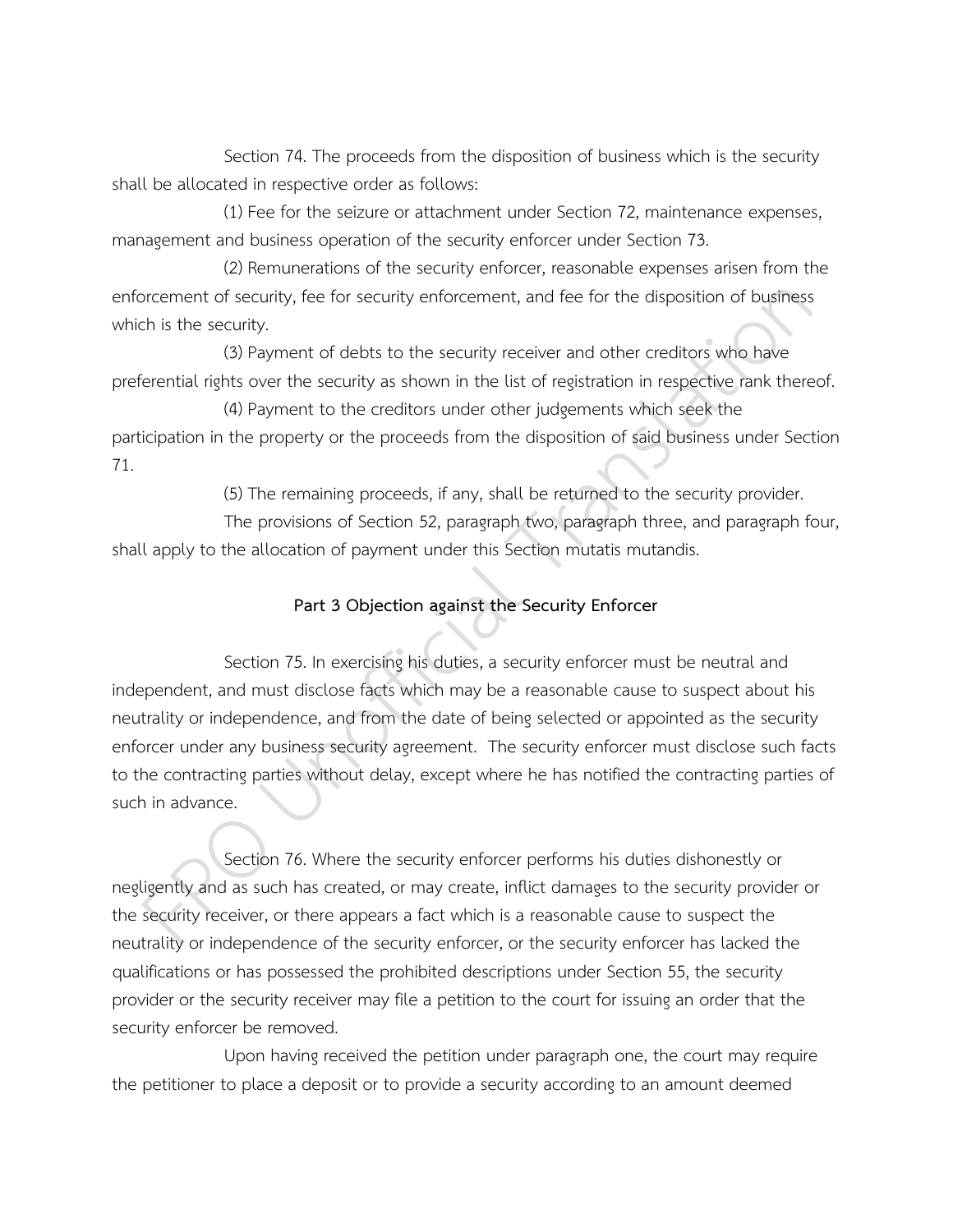suitable by the court. If the petitioner fails to place the deposit or fails to provide the security as set by the court, the court shall dismiss the petition. Such an order of the court shall be final.

The court shall set the date of consideration of the petition under paragraph one without delay, and shall consider the case consecutively every day until the consideration is finished and a judgement or an order passed, unless there occur special unavoidable circumstances.

During the consideration, the court may order the security enforcer to stop performing his duties until the court will have passed a judgement or an order. If the court passes such an order, the court shall appoint a licensee as it may deem fit to perform the duties of security enforcer temporarily, except in the case where there are no licensees, when the court shall appoint a person with knowledge, expertise, and experience under Section 55. In such a case, the temporary security enforcer shall have the same powers and duties as a security enforcer.

The petitioner under paragraph one shall pay for the remunerations of the temporary security enforcer according to the rate or the amount fixed by the court. However, in the event the court has passed a judgement that the security enforcer is to be removed, any remunerations made to the temporary security enforcer shall be within reasonable expenses arisen from security enforcement under Section 74 (2), and it shall be allocated to the petitioner under paragraph one.

Section 77. If the court deems that there is a cause for an objection to the security enforcer under Section 76, paragraph one, the court shall pass a judgement that the security enforcer be removed. However, if the court considers that there is no such cause, the court shall dismiss the petition.

A judgement or an order of the court under this Section may be appealed to the Court of Appeal within fifteen days from the date of passing such judgement or order of the court. The judgement or the order of the Court of Appeal shall be final.

In the case no appeal is lodged against the judgement or the order of the court within the period of time under paragraph two, or when the Court of Appeal has passed its judgement or order, as the case may be, the court shall order that the security be returned to the person who has placed the deposit or provided the security under Section 76, paragraph two.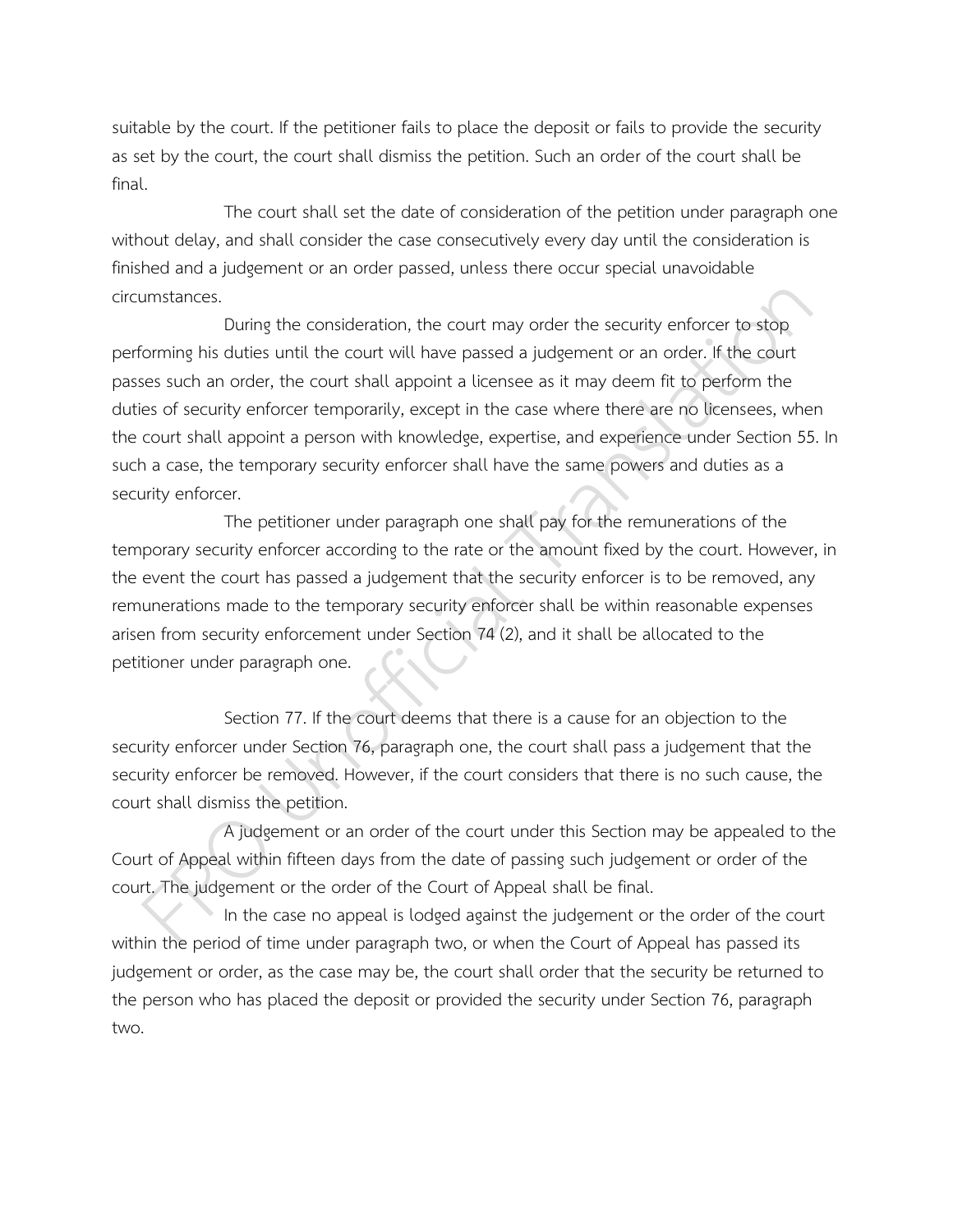Section 78. In the case the court has passed a judgement that the security enforcer be removed under Section 77, and there are still businesses to be conducted continually, the court shall appoint a licensee as it may deem suitable to be the succeeding security enforcer,' except where there are no licensees, when the court shall appoint a person with knowledge, expertise, and experience under Section 55.

The provisions of this Chapter in the part relating to the security enforcer shall apply to the succeeding security enforcer under paragraph one mutatis mutandis.

Section 79. The judgement of the court that the security enforcer be removed under Section 77 shall not affect any business that the security enforcer has carried out prior to the passing of said court judgement.

## **Chapter 7 Termination of Business Security Agreement** \_\_\_\_\_\_\_\_\_\_\_\_\_\_\_

Section 80. The business security agreement shall be terminated upon:

(1) the secured debt is extinct by other reasons than prescription;

(2) the security receiver and the security provider have agreed in writing to terminate the business security agreement;

(3) the secured property has been redeemed;

(4) the disposition of the secured property during enforcement, or when the secured property has been foreclosed by security receiver.

Section 81. The security receiver may enforce the security even when the secured debt is barred by prescription, but he may not enforce the outstanding interest under the business security contact more than five years.

## **Chapter 8 Penalties** \_\_\_\_\_\_\_\_\_\_\_\_\_\_\_

Section 82. Any security provider or security receiver shows false statements, or conceals the facts, for the registration proceedings under Section 16, or the application for registration under Section 17, or the application for amendment of registration particulars under Section 20, or the application for revocation of registration under Section 21, or the proceedings under Section 51, or the reporting of causes under Section 72, paragraph one, shall be liable to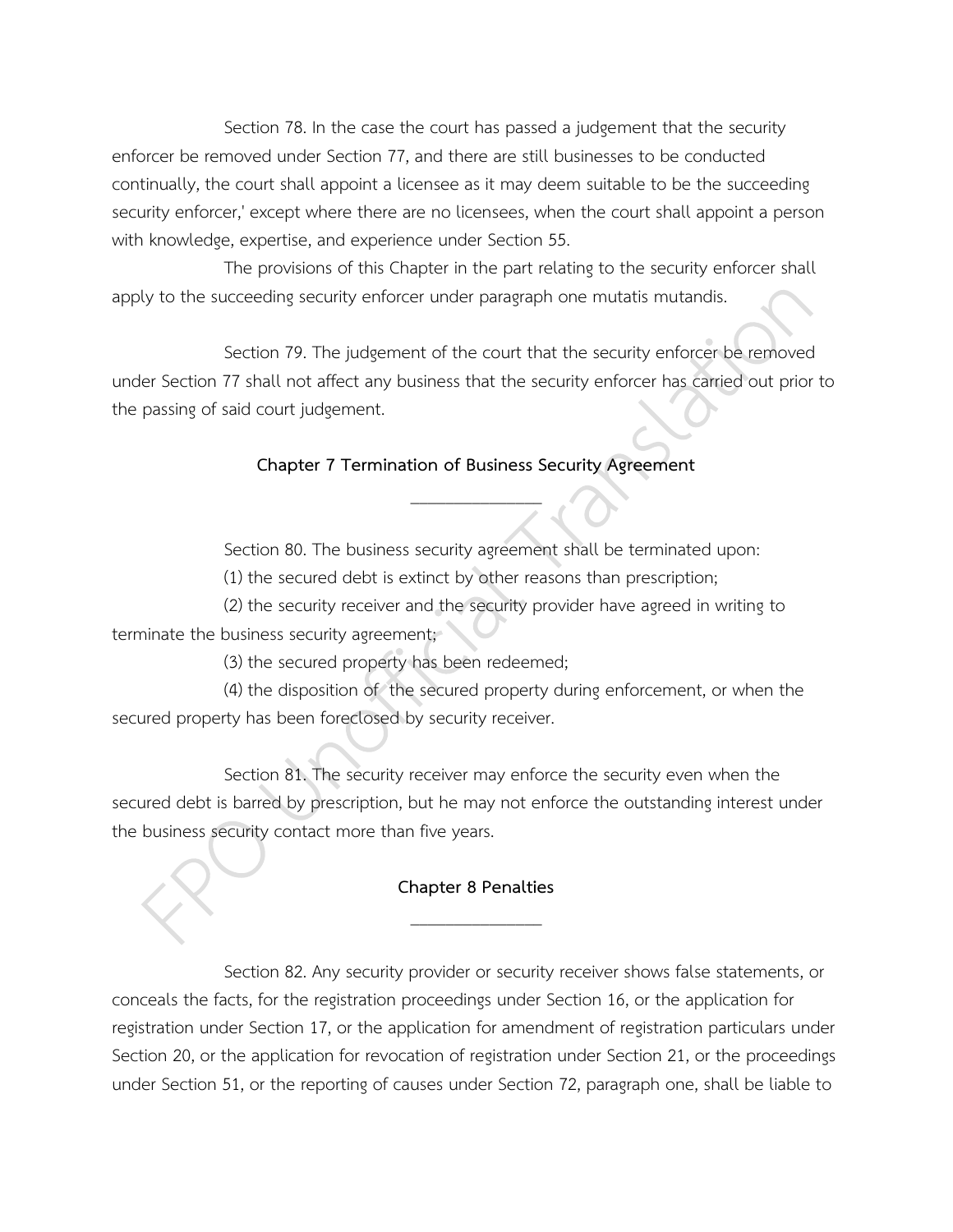imprisonment not exceeding three years or fine not exceeding Baht three hundred thousand, or both.

Section 83. Any security receiver fails to comply with Section 20, paragraph one or paragraph two, Section 21, paragraph two, Section 40, Section 43, paragraph one, or Section 44, paragraph one, shall be liable to fine not exceeding Baht one hundred thousand.

Any security receiver commits the offences under paragraph one dishonestly shall be liable to imprisonment not exceeding two years or fine not exceeding Baht two hundred thousand, or both.

Section 84. Any security provider fails to comply with Section 20, paragraph two, Section 24, Section 25, paragraph one, or Section 72, paragraph one, or violates Section 38, paragraph one, or Section 65, shall be liable to fine not exceeding Baht one hundred thousand.

Any security provider commits the offences under paragraph one dishonestly shall be liable to imprisonment not exceeding two years or fine not exceeding Baht two hundred thousand, or both.

Section 85. Any security provider fails to comply with Section 21, paragraph one, shall be liable to fine not exceeding Baht one hundred thousand.

Section 86. Any security provider takes away, damages, destroys, depreciates, renders useless, removes, hides, or transfer to other person, the secured property dishonestly to an extent that it causes the security receiver not being able to enforce the security either in whole or in part, shall be liable to imprisonment not exceeding two years and fine not exceeding Baht two hundred thousand.

Section 87. Any security receiver shows false statements or conceals the facts in asking the court to pass a judgement for security enforcement under Section 46, or in notifying the security enforcer for a decision on security enforcement under Section 63, shall be liable to imprisonment not exceeding three years or fine not exceeding Baht three hundred thousand, or both.

Section 88. Any security provider delivers or presents stamp, books of account, and documents, which are false, concerning the property, the liabilities, including the rights relating to the secured property, to the security receiver or the security enforcer, shall be liable